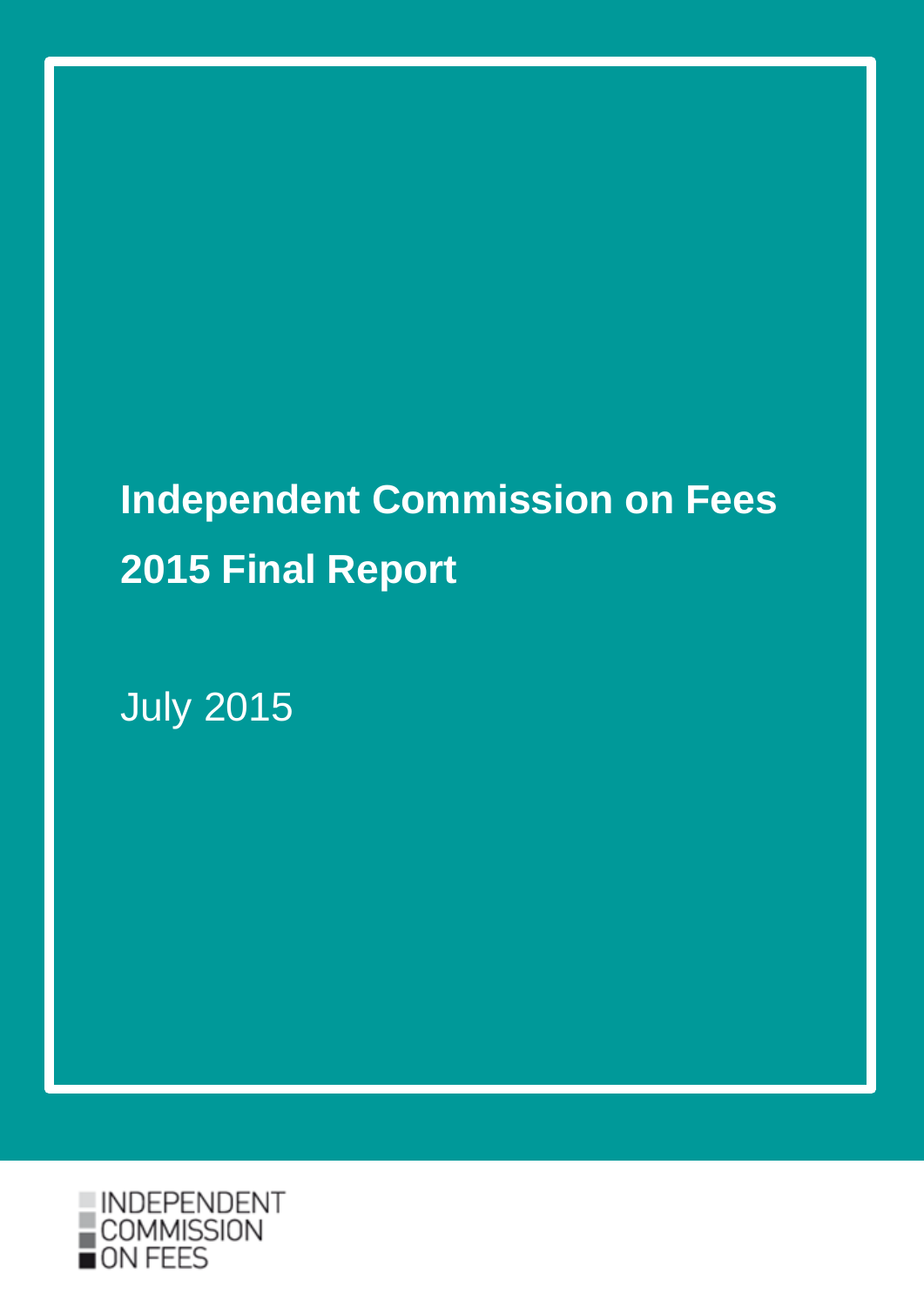**This is the final report of the Commission, which was set up in 2011 to monitor the impact of the new fee regime for English Universities, introduced with effect from the 2012 academic year.**

**After a fall in applications and acceptances in the year of introduction, the recruitment of school leavers to higher education has bounced back, and no obviously detrimental change to recruitment patterns has been picked up.**

**There has however been a significant and sustained fall in part time students and mature students. We believe that the new fee regime is a major contributory factor.**

**Recent polling for the Sutton Trust conducted by ComRes and Ipsos MORI confirms that finance and student debt remain key concerns for young people.**

**There are significant longer term issues over the equity and sustainability of the new arrangements, especially with regard to the loan system.**

**Recruitment of school leavers from less advantaged backgrounds has shown some improvement, but the recruitment gap, especially at more selective universities, remains unacceptably high.**

**Less advantaged households are also seeing a widening gender gap, with women now almost 50% more likely to gain a place.**

#### **The Commission recommends as follows:**

**The Office for Budget Responsibility (OBR) should conduct an investigation into whether the current student loan system provides value for money for both the student and general tax payer.** 

Our findings have raised a number of possible concerns about the impact of the loan system, which will only be exacerbated by the recent announcement that student grants will be abolished and replaced by further loans. So the OBR should investigate the system as a whole including the impact of this latest measure on likely repayments. The remit of this investigation should include an analysis of how the costs of higher education are now being shouldered by different groups, and to what extent this is both equitable and sustainable.

# **The Government should be extremely wary of substantive increases in fees or removing the cap on fees completely.**

The government has said that it plans to increase fees for some universities in line with inflation. However, our concerns about the impact on students and the taxpayer (through loans) suggest extreme caution should be taken in placing any further strain on the loan system by any substantive increase in fees, or lifting the cap completely as some have suggested. Evidence to date shows that there has been no move to a real market in fees, but rather a clustering at the top end of allowable charges, with insufficient understanding of the long term effects of the debts incurred in this process.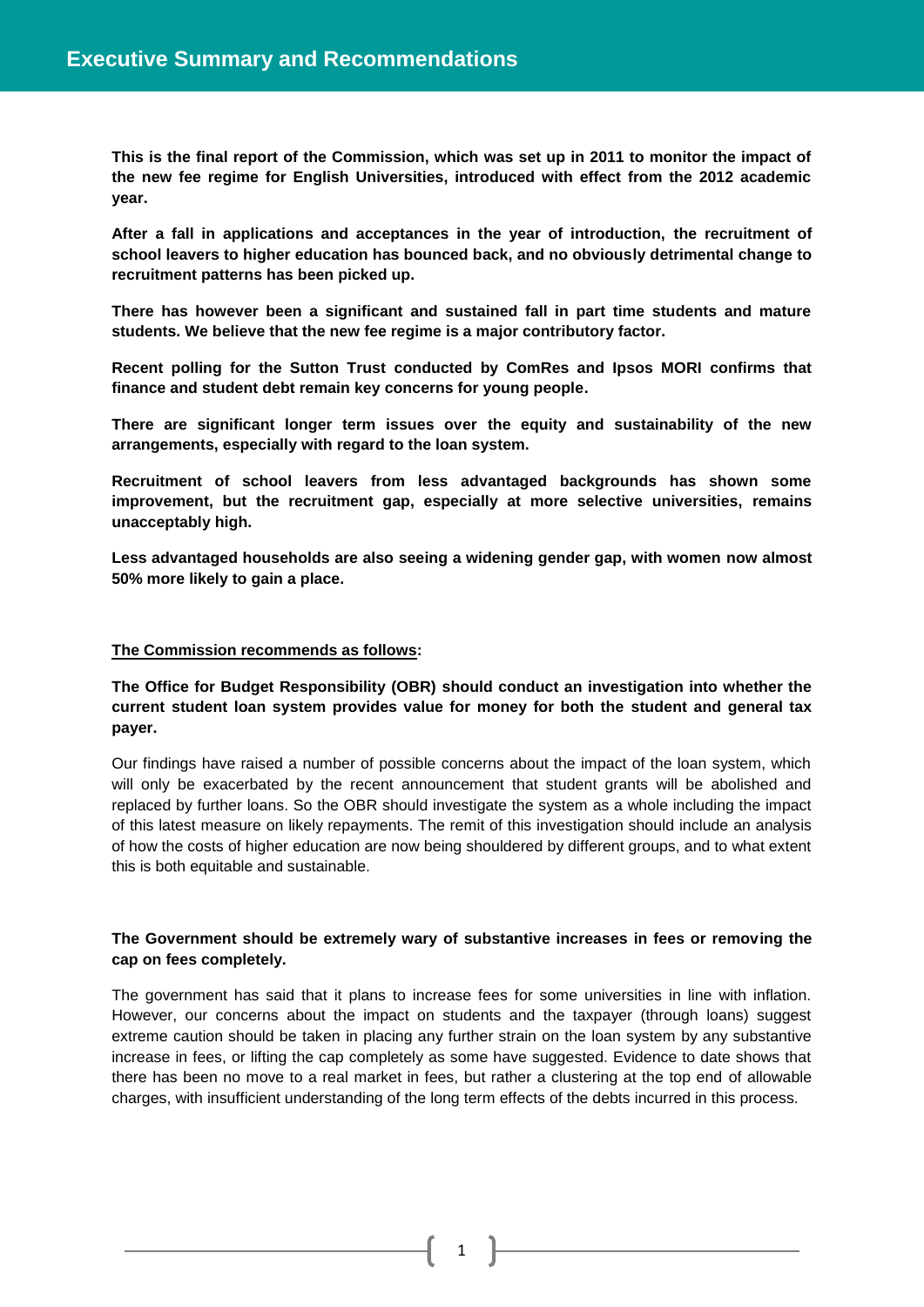# **The Commons Select Committee should investigate the reasons for the severe decline in mature and part-time students.**

The collapse in the market for part time and mature students is also an urgent concern. This is a failure which threatens both social mobility and economic performance. The Business, Innovation and Skills Select Committee should seek further evidence on the reasons for this fall in numbers, and the impact of high tuition fees and other student costs. This should include an understanding of the role of the corporate sector in promoting part time education, and the difficulties currently faced by the FE sector.

# **There must be better co-ordination of university outreach work and effective use of evidence in spending the £800 million from fees used for access work.**

Further steps should be taken to ensure that the greatly increased spend on University outreach work – some £800m from fees in 2015 - is both co-ordinated and effective. It is recommended that a new body be established, separate from individual universities, for the effective coordination of evidencebased outreach programmes, backed by more use of contextual admissions to improve access, and better targeted use of new technologies to reach less advantaged communities. That new body should also work with UCAS to improve the quality of information through new technology and social media available to potential students.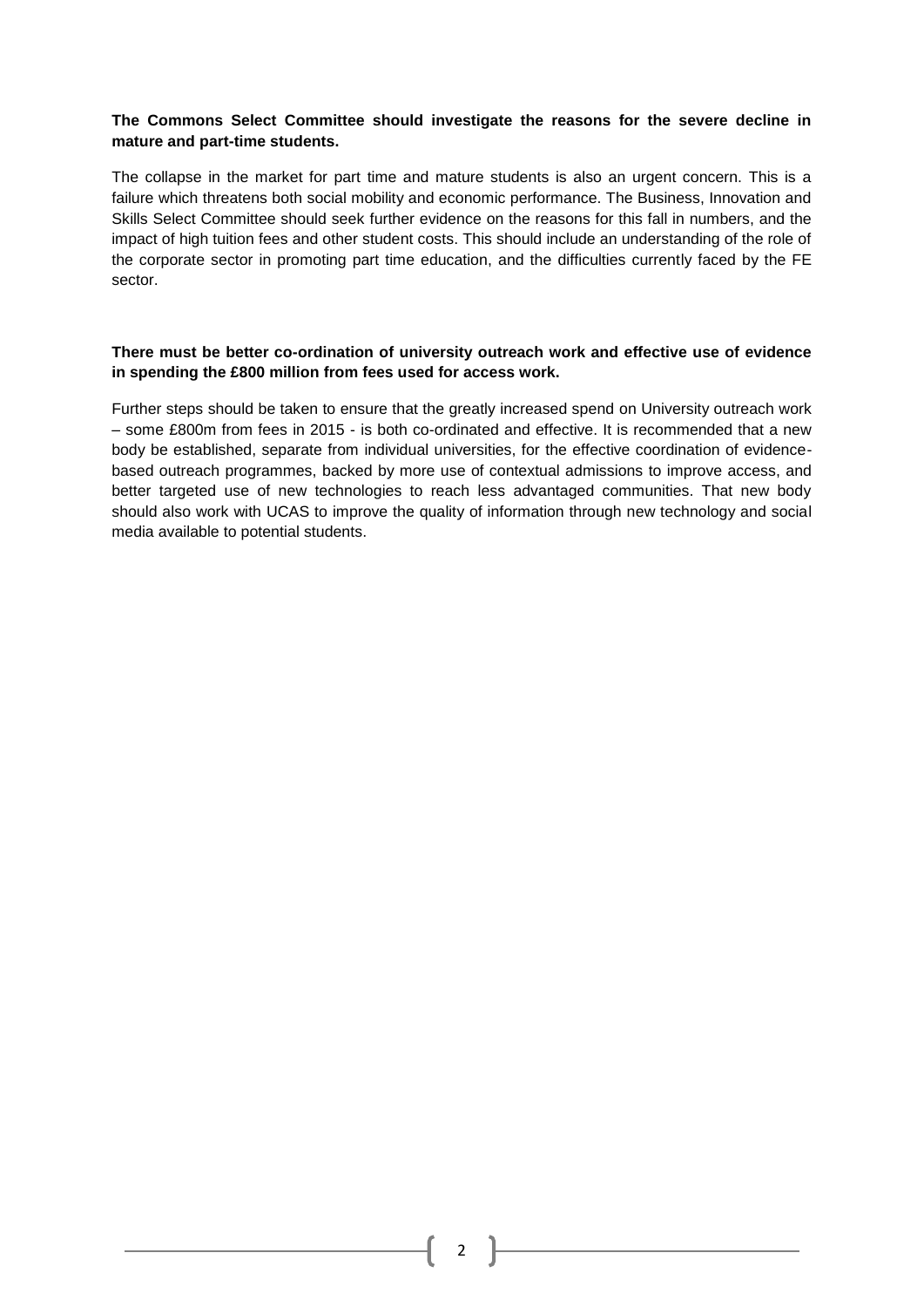This is the final report of the Independent Commission on Fees, which was set up in 2011 to monitor the impact of the new fees regime introduced for all undergraduates starting from September 2012.

This report incorporates more recent data from both the University and Colleges Admissions Service (UCAS) and the Higher Education Statistics Agency (HESA), and attempts to summarise the findings from the period in which the Commission has been operating. The new data, in almost every case, shows a continuation of the trends already observed and commented upon. In that sense there are no striking new findings in this report, but rather a confirmation of what we have already observed. We are now in the fourth full undergraduate admissions cycle since the launch of the new arrangements, and we can reasonably expect the immediate impact of these changes to be evident. The longer term impact of such fundamental changes will take many more years to emerge, both for the individual graduates who will be paying back their loans well into their middle-age and for universities and colleges as they adapt to the new financing model.

The conclusions that we can draw at this stage, and which we consider to be within our remit, are principally concerned with the patterns of applications, acceptances and enrolments in the period surrounding the introduction of the new fees regime. In our previous reports we have highlighted a number of areas of possible concern, and attempted to follow certain key indicators, especially those that might flag up any problems for less advantaged students.

Overall we have been reassured to see that demand for university places from school leavers has shown a reversion to historical patterns with the application rate for English 18 year olds reaching a new high, and the acceptance rate for the last UCAS cycle also at or above historical levels. Clearly the new fee regime had a short term impact on demand, with applications in England falling off quite sharply in 2012, but the bounce back has been convincing. As with previous changes to the fees regime, the effect seems to have been a logical change to deferment and other timing options, rather than a permanent reduction in demand. Even so, applications from English students have still weakened in comparison to those from Scotland, Wales and Northern Ireland, where tuition fees have not been increased in the same way. And the pattern of movement between the four home countries shows that fee levels do influence behaviour, independent of overall demand.

But there is a far more severe issue in the part time and mature market, where a precipitous fall in demand has been seen, with further relapses this year. This must be a major concern, especially from the perspective of social mobility, since the part time market has traditionally been a 'second chance' route for those without the automatic assumption of university progression.

Of course it is not possible to assign full independent causality to the fees regime when it is part of a complex set of variables driving these changes in demand. There seem to be factors other than tuition fees affecting part-time demand, just as there are factors other than fees affecting the resilient appetite for full time degrees for school leavers.

But the comparative data between the home countries of the United Kingdom does not support any strong concern about the school leaver market, whereas it does point to an exacerbation of the issue for part time and mature students. The quite marked differences between the fee arrangements in the four countries of the United Kingdom should provide good evidence for the probable impact of fee arrangements.

Below the level of aggregate demand for university places we have principally identified two further areas of continuing interest and possible concern:

One is the growing gender gap amongst university entrants, which we first identified in our 2013 report, and which appears to be a continuing trend. The issue from our perspective is the particularly high difference in less advantaged areas, where a female school leaver is 48% more likely to gain entry to a university than her male equivalent. This also points to pockets of the country where there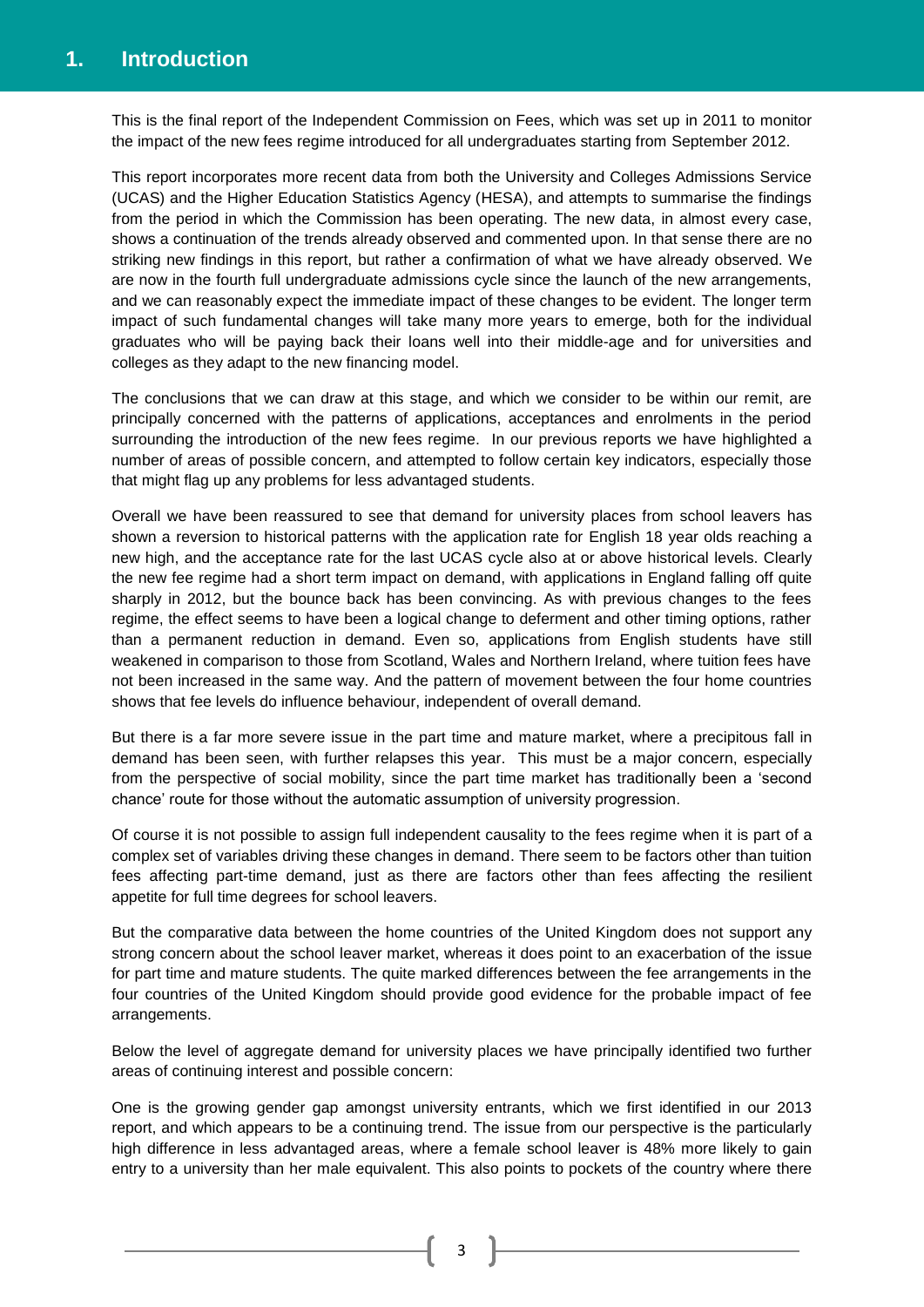is a cultural challenge to males in particular that could lead to the entrenchment of low income and lack of opportunity.

The other is the continuing gap between application and entry rates for those from less advantaged backgrounds, and, in particular, the much larger gap in entry rates to our most selective universities. This is a real cause of concern for social mobility, and although considerable progress appears to have been made when looking at the overall figures, the numbers for the most selective universities show how large the gap continues to be. For the Sutton Trust 13 group of highly selective universities<sup>1</sup> it is still 8.5 times more likely that a student will gain a place if they come from the top quintile of household areas than if they come from the bottom quintile, though this is a little better than the 9.8 times gap in 2010. The corollary of this is that an overly large proportion of students from less advantaged backgrounds are attending less selective universities, and this may have an impact on the personal benefits that they will on average gain from their studies. Recent work from the Sutton Trust has identified a significant earnings premium gained by going to a more selective university<sup>2</sup>. One of the attendant factors here is the increased popularity at many schools of 'non-traditional' routes to university acceptance, most notably seen in the very fast growth in those applying to university with vocational BTEC qualifications as opposed to A-levels. The concern is that this is likely to entrench under-representation from less privileged households at the more selective universities, who typically take relatively few students who do not hold the more traditional qualifications.

Finally we have noted and commented on other repercussions of the new fees regime, which, although not part of our own data analysis, may end up having a considerable impact on future outcomes:

The change in institutional behaviour as a result of the new fee regime may be significant, especially with the recent removal of restrictions on the numbers of undergraduates that the HEIs are allowed to recruit. This is likely to cause winners and losers within the system, and may see less successful institutions withdraw from the market, or at least become less able to offer satisfactory educational outcomes and support. This could be a cause of concern if the less financially successful institutions are those which have also been taking a large proportion of students from less advantaged backgrounds; certainly it is quite widely assumed that the less academically selective universities are more likely to suffer. Likewise, it may be those institutions which take relatively few students from disadvantaged backgrounds which become more successful and more dominant in terms of both academic prestige and labour market outcomes for their graduates.

At a macro level the new fee regime has radically altered the way that higher education is financed, with undergraduate fees now assuming a dominant role. This raises general issues about how equitable this new system is, especially in terms of the spread of the cost across the various parties involved. There are a number of different issues here, and most salient are as follows:

- It has become clear that the widely adopted £9,000 fee level involves significant transfers between different degree types since the costs involved vary widely. Typically arts degrees are very much cheaper to provide than science, engineering and medical degrees. Is this fair, especially if the earnings prospects of graduates are also different?
- The student loan system also provides significant variation in 'who pays what', with middle to high earning graduates subsidising both those who earn less, and those wealthy enough to pay off the loans early and thus avoid the high interest rates now charged. This raises the concern that it is the hard working 'grafter' in the middle who is shouldering much of the cost.

**<sup>.</sup>** <sup>1</sup> ST 13 comprises the Universities of Birmingham, Bristol, Cambridge, Durham, Edinburgh, Nottingham, Oxford, St Andrews, Warwick, and York, plus Imperial College London, LSE, and UCL.<br><sup>2</sup> De Vries, P. (2014), *Caminary*, C. (2015)

<sup>2</sup> De Vries, R. (2014). *Earning by degrees: Differences in the career outcomes of UK graduates*. London: Sutton Trust.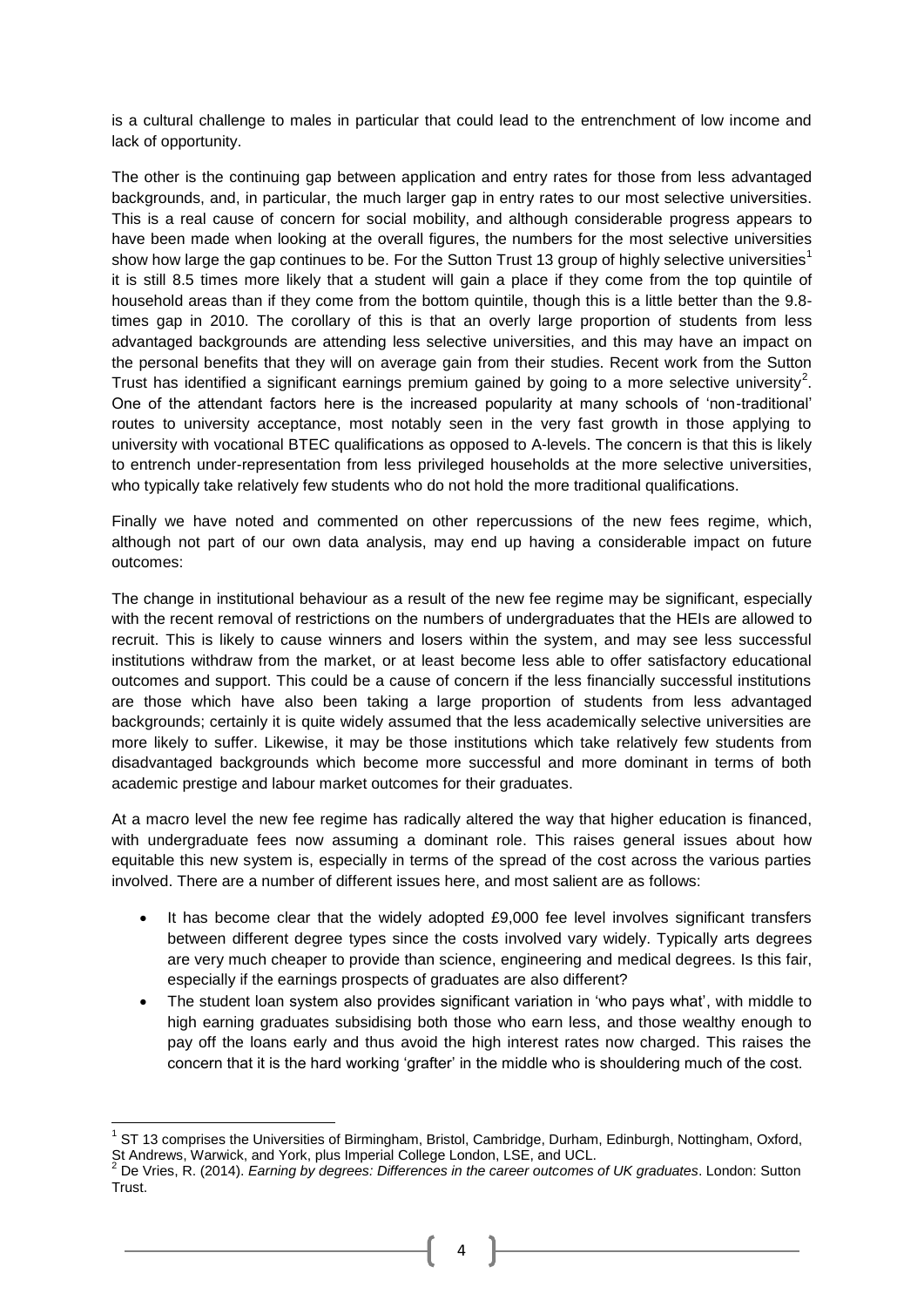This factor is further complicated by the very high write-off rate by central government of student loans. This will further impact the distribution cost as, in essence, the general taxpayer is also picking up the tab for the written-off loans. There is also a question about the sustainability of such high write-offs, especially if student numbers expand, which could lead to a tightening of the terms on which loans are offered.

Many of the questions which we have raised will take many years to resolve, as the impact of the new fees regime will only be felt by the majority in their middle age, when the accumulated debt and interest will have its largest differential impact<sup>3</sup>, and the effects of those additional costs on the lives of the individuals involved, as well as on the broader economy, are yet to be seen. We briefly review some of the research on this topic in section 7 below. However the nature of this longer term impact is very difficult to analyse from where we stand now as it will depend heavily on the long term development of variables in the labour market, as well as on the various factors that will determine the real cost of the debt burden. These will be influenced both by broad economic trends and by future decisions made by those responsible for the student loan portfolio. Likewise the response of universities and other higher education institutions (HEIs) to the change in their operating environment will take time to take effect, as new management priorities filter through the system.

Given these highly complex repercussions, and the concerns already expressed from many quarters about the equity and sustainability of the new fee regime, we consider it important that a full and proper review is carried out, and we believe that the Office for Budget Responsibility is the body best placed to do this.

We also note that the rise in student fees and assumption of greatly increased liabilities by graduates has led to increased interest in the value offered to students by the HEIs, both in terms of the subjective student experience and in terms of future employability. We believe that universities and colleges will need to be increasingly responsive to these issues, and that a commitment to providing meaningful work experience to all undergraduates – regardless of social background – could be a key component of a new commitment in this area.

The new fee system has also released a very significant amount of funding for access work, as required under the various access agreements negotiated with the Office for Fair Access (OFFA). In OFFA's most recent report covering access agreements for the 2013/14 academic year they estimate that over £800m was spent on access and outreach activities<sup>4</sup>. This is a very positive aspect of the new regime, and most of the work and activities are of a very high standard. Without it we do not believe we would have seen the improvements in access noted in this report. However, it is the case that there is a significant amount of duplication involved in all the separate access programmes managed by the individual universities; also that there is a danger that too much effort is expended overall on the 'low hanging fruit' where it is easiest to demonstrate an impact under the terms of the access agreements. This could mean that the hardest to reach communities do not receive as much investment as they should, as they, almost by definition, are where the return on investment will be at its lowest. For this reason we believe that further steps should be taken to ensure that the greatly increased spend on outreach work is both co-ordinated and effective. We would recommend that a new body be established, separate from individual universities, for the effective coordination of evidence-based outreach programmes, backed by more use of contextual admissions to improve access, and better targeted use of new technologies to reach less advantaged communities. That new body should also work with UCAS to improve the quality of information through new technology and social media available to potential students.

<sup>3</sup> Crawford, C., & Jin, W. (2014). *Payback time? Student debt and loan repayments: What will the 2012 reforms mean for graduates?* London: The Institute for Fiscal Studies.

<sup>4</sup> Office for Fair Access. (2015). *Outcomes of access agreement monitoring for 2013-14*. Bristol: Office for Fair Access.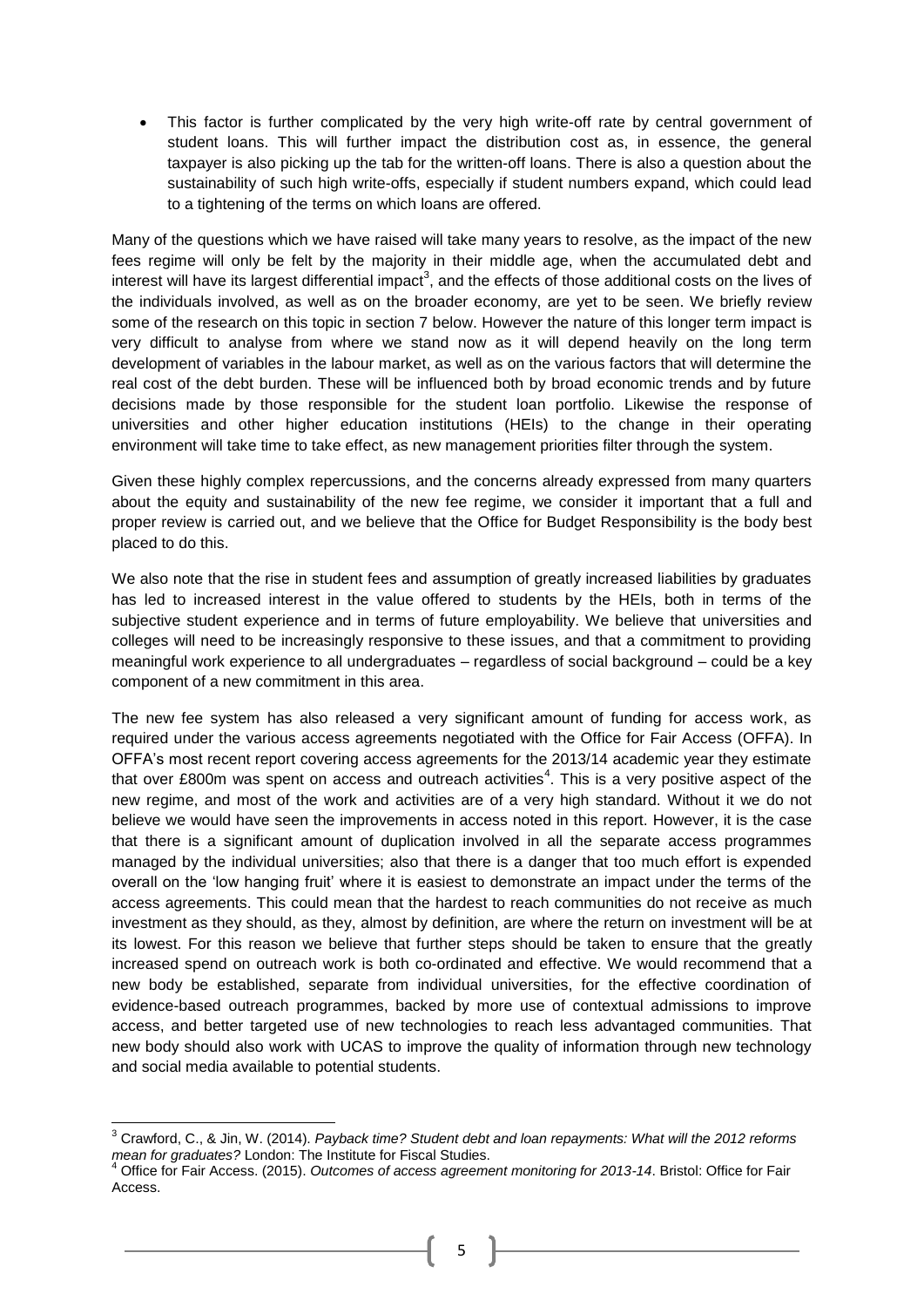Setting these broader issues aside we attempt in the body of this report to follow our key indicators through another cycle of data, and to offer our comments on the results. We are, as ever, thankful to UCAS for their co-operation in providing us with the data sets, as well as for all the help they have offered us over the life of the Commission. Our work would not have been possible without them, and UCAS's published reports now cover in great detail many of the areas which we consider to be important.

We would also like to thank all the other parties who have contributed to and commented on our work over the last three years, including those who have kindly given their time to sit as members of the Commission.

#### **Background**

**.** 

The Independent Commission on Fees was established in response to the 2012/13 increase in university fees, with the objective of monitoring the potential impact of this fee increase over a three year period. It has already produced a number of reports assessing the early impact of the increase in fees on university application and admissions trends. This work has been primarily based on UCAS data and the Commission is extremely grateful for their ongoing cooperation in providing datasets to support its work.

#### **Student fees in the UK from 2012/13**

Prior to the 2012/13 academic year, universities in England could charge a maximum fee of £3,375. From 2012/13 this cap was raised to £9,000. Universities charging more than £6,000 were required to institute access measures to ensure that they did not exclude disadvantaged students. These access measures are assessed and monitored by the Office for Fair Access (OFFA). Contrary to the government's hopes that universities would compete on price, the vast majority of universities and courses charge the £9,000 maximum, with the current average fee being  $£8,601<sup>5</sup>$ . Students in Scotland attending Scottish universities do not pay any fees. However, students from elsewhere in the UK attending Scottish universities are required to pay fees. In 2011/12 these fees were £1,820 per year, but in 2012/13 the cap was raised to £9,000 in line with English universities. Welsh universities can also charge fees of up to £9,000, but the Welsh Assembly pays any fee costs above £3,465 for Welsh students studying at any UK university. At universities in Northern Ireland fees for residents were capped at £3,465 and have been rising in line with inflation to a current maximum level of £3,805. Fees for other UK students are not capped and can therefore be any amount. However, the Northern Ireland Executive has said that fees are not expected to exceed £9,000.

In the 2015 summer budget it was announced that, from the 2016-17 academic year, maintenance grants will be replaced with maintenance loans for new students from England, and that institutions offering high teaching quality would be permitted to increase their tuition fees in line with inflation from 2017-18. There will also be a consultation on freezing the threshold above which graduates start repaying their loans (in effect, this would mean a real lowering of this threshold). The Budget also stated that, "The discount rate applied to student loans – currently RPI+2.2% - will be reviewed to 'bring it into line with the government's long-term cost of borrowing' (which is lower than the current

<sup>5</sup> Office for Fair Access. (2015). Quick facts. Available at: https://www.offa.org.uk/press/quick-facts/.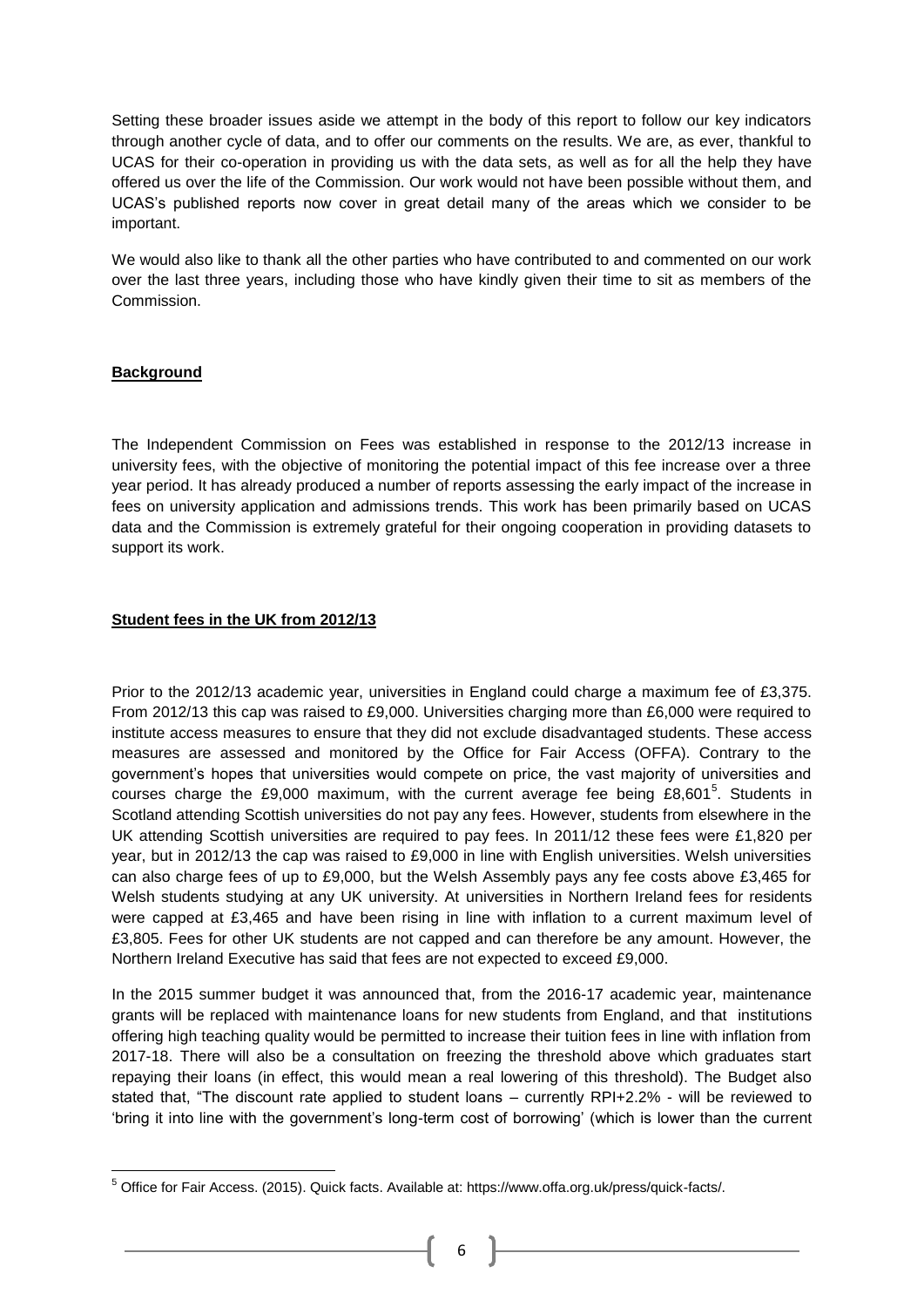discount rate)." <sup>6</sup> While this latter move is an accounting change (designed to improve the value of the loan book), the other changes will have a significant effect on the real cost of a degree and, if enacted, will represent the most significant change to the system since 2012.<sup>7</sup>

#### **The data**

In this report we present three primary types of figures:

 UCAS Applications – these figures refer to applications to full-time undergraduate Higher Education (HE) courses in the UK made through the UCAS system. UCAS administer the majority of all applications to full-time undergraduate HE courses in the UK, and the overwhelming majority of those made by school-leavers. Unless otherwise specified, the application figures presented in this report are derived from publicly available data provided on the UCAS website for applications made prior to the March applications deadline in each year. These figures therefore do not include all applications made in a given cycle, but they allow us to make year on year comparisons including applications made in the 2014 cycle. Unless otherwise specified, the figures reported here cover all UK domiciled applicants and all course types. With the exception of some summary tables we have not sought to analyse 2015 applications, since the Commission's remit finishes with the end of the 2014 UCAS cycle.

 UCAS Acceptances – these figures refer to accepted places on full-time HE courses at UK Higher Education Institutions (HEIs) for applications made through the UCAS system. Unless otherwise specified, these draw on publicly available data provided in the UCAS end of cycle reports. These reports are published annually and include figures for all applications and acceptances made in a given cycle, including places accepted through Clearing. Unless otherwise specified, the figures reported here cover all UK domiciled applicants and all course types.

 HE Enrolments – these figures refer to enrolments at UK HEIs recorded by the Higher Education Statistics Authority (HESA). These draw on publicly available data on enrolments provided on the HESA website. Unless otherwise specified, the figures reported here cover all first year enrolments by students studying for first degrees or other undergraduate HE courses (including Foundation Degrees, HNDs, HNCs). Enrolment figures differ from UCAS acceptances in two main ways. First, they include students who did not apply through the UCAS route. Second, they do not include individuals who accept an offered place at university, but for some reason do not attend, or drop-out within the first two weeks. HESA enrolment figures are a year behind UCAS acceptance figures and we are therefore only able to examine changes up to the 2013/14 academic year (they relate to the 2013 applications cycle).

Most of the trend comparisons in this report examine changes relative to 2010. We use 2010 as the pre-fee increase baseline year because, although the fee increase did not come into effect until 2012, the changes were announced in 2011, potentially complicating the results for that year.

 6 Britton, J., Crawford, C., & Dearden, L. (2015). *Analysis of the higher education funding reforms announced in*  the Summer Budget 2015. London: Institute for Fiscal Studies, p. 1.<br><sup>7</sup> Ibid. n. 2

Ibid., p. 2.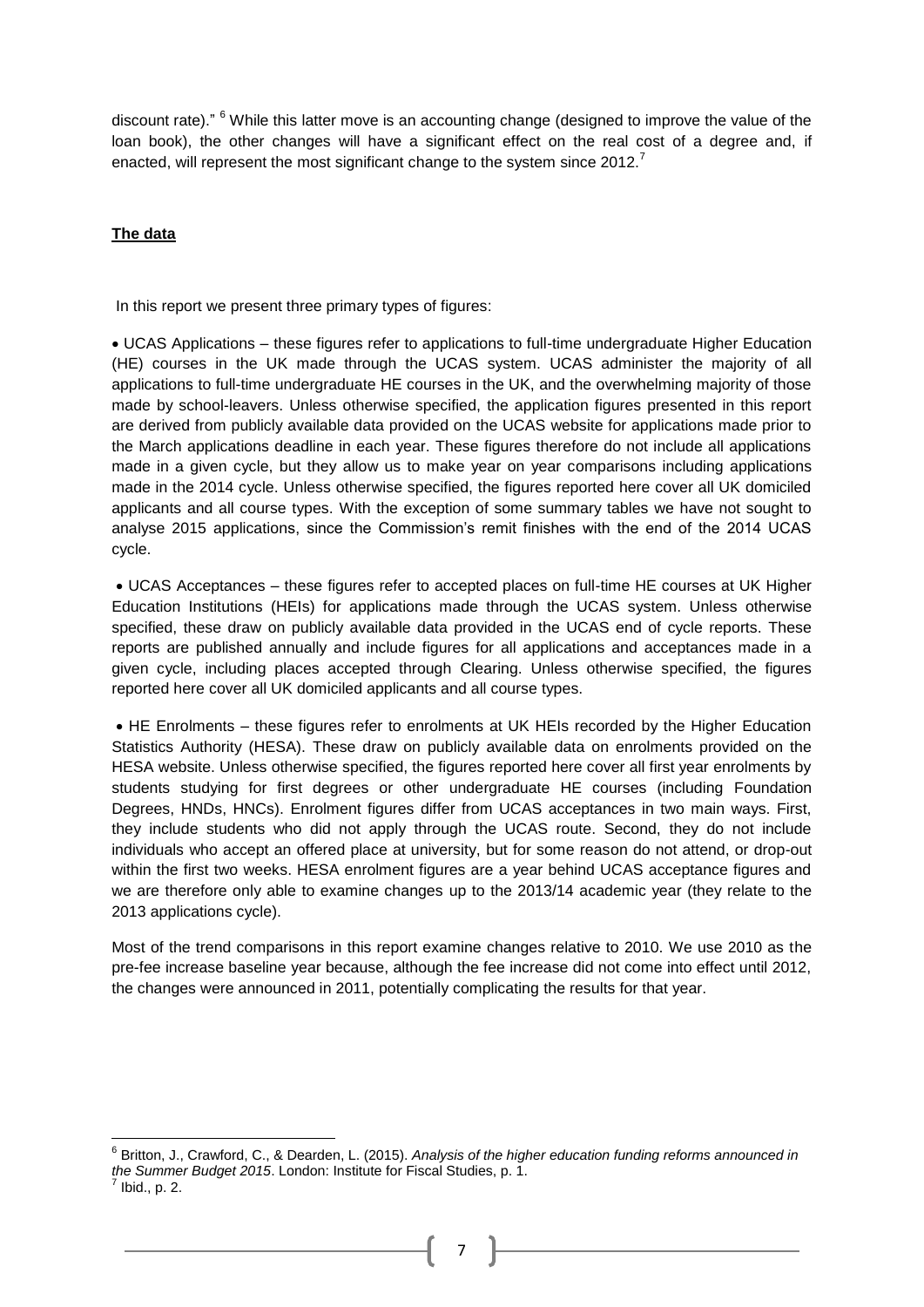#### **Applications**

**.** 

| <b>Domicile</b>            | 2010    | 2011    | 2011v<br>2010 | 2012    | 2012v<br>2010 | 2013    | 2013v<br>2010 | 2014    | 2014v<br>2010 | 2015    | 2015v<br>2010 |
|----------------------------|---------|---------|---------------|---------|---------------|---------|---------------|---------|---------------|---------|---------------|
| England                    | 444,610 | 449,590 | 1.1%          | 405,110 | $-8.9%$       | 413,810 | $-6.9%$       | 428,260 | $-3.7%$       | 431,700 | $-2.9%$       |
| <b>Scotland</b>            | 40,980  | 41,790  | 2.0%          | 40,980  | 0.0%          | 41,310  | 0.8%          | 42,460  | 3.6%          | 42,910  | 4.7%          |
| Wales                      | 22,200  | 22,670  | 2.1%          | 22,140  | $-0.3%$       | 21,450  | $-3.4%$       | 22,060  | $-0.6%$       | 22,070  | $-0.6%$       |
| <b>Northern</b><br>Ireland | 18,940  | 19,640  | 3.7%          | 18,800  | $-0.7%$       | 19,960  | 5.4%          | 19,930  | 5.2%          | 20,440  | 7.9%          |
| <b>UK total</b>            | 526,730 | 533,690 | 1.3%          | 487,030 | $-7.5%$       | 496,530 | $-5.7%$       | 512,710 | $-2.7%$       | 520,880 | $-1.1%$       |

**Table 1: Total number of applicants to March deadline, by country of domicile<sup>8</sup>**

The number of UK domiciled people applying to university increased by 1.6% from 2014 to 2015. Although the number of applicants remains 1.1% below the level of 2010 (the last year unaffected by the new fees regime), the trend in applications continues to be positive overall. The figures show a marked impact from the introduction of the new fee regime in 2012, with a decline in English applications for that year of nearly 9%, but, since that time, the application numbers in England have bounced back quite strongly, while those in the other home countries have remained broadly stable. This is despite a drop in the overall number of school leavers, who make up the majority of applicants. However these overall numbers also conceal a continued shortfall in the number of mature students (see below). It is also worth noting that applications from English domiciled students remain 2.9% below their 2010 level, while Wales has had a drop of less than 1% and both Scotland and Northern Ireland have shown decent increases. This could indicate some reduction in relative demand as a result of the fees increase.

For this final report we are largely restricting our commentary to the period ending with the closing of the 2014 cycle, so the 2015 application numbers will not be analysed in detail. UCAS has not yet published their own report on the March deadline applications, but we would expect it to show a

<sup>8</sup> UCAS. (2015). *Deadline applicant statistics: March*. Cheltenham: UCAS, p. 1. Please note that statistics for Scotland have been drawn from *Deadline context statistics: March*. Cheltenham: UCAS, p. 1. This is to reflect the fact that "a large set of teacher training courses in Scotland are being recruited through the UCAS Undergraduate scheme for the first time in 2015, having previously been recruited through UCAS Teacher Training [...] The context set of statistics gives a better 'like for like' comparison of 2015 to earlier cycles, particularly when looking at applicants from Scotland" [UCAS. (2015, April 9). 2015 cycle applicant figures – March deadline 2015. Available at: https://www.ucas.com/news/news/2015-cycle-applicant-figures-march-deadline-2015].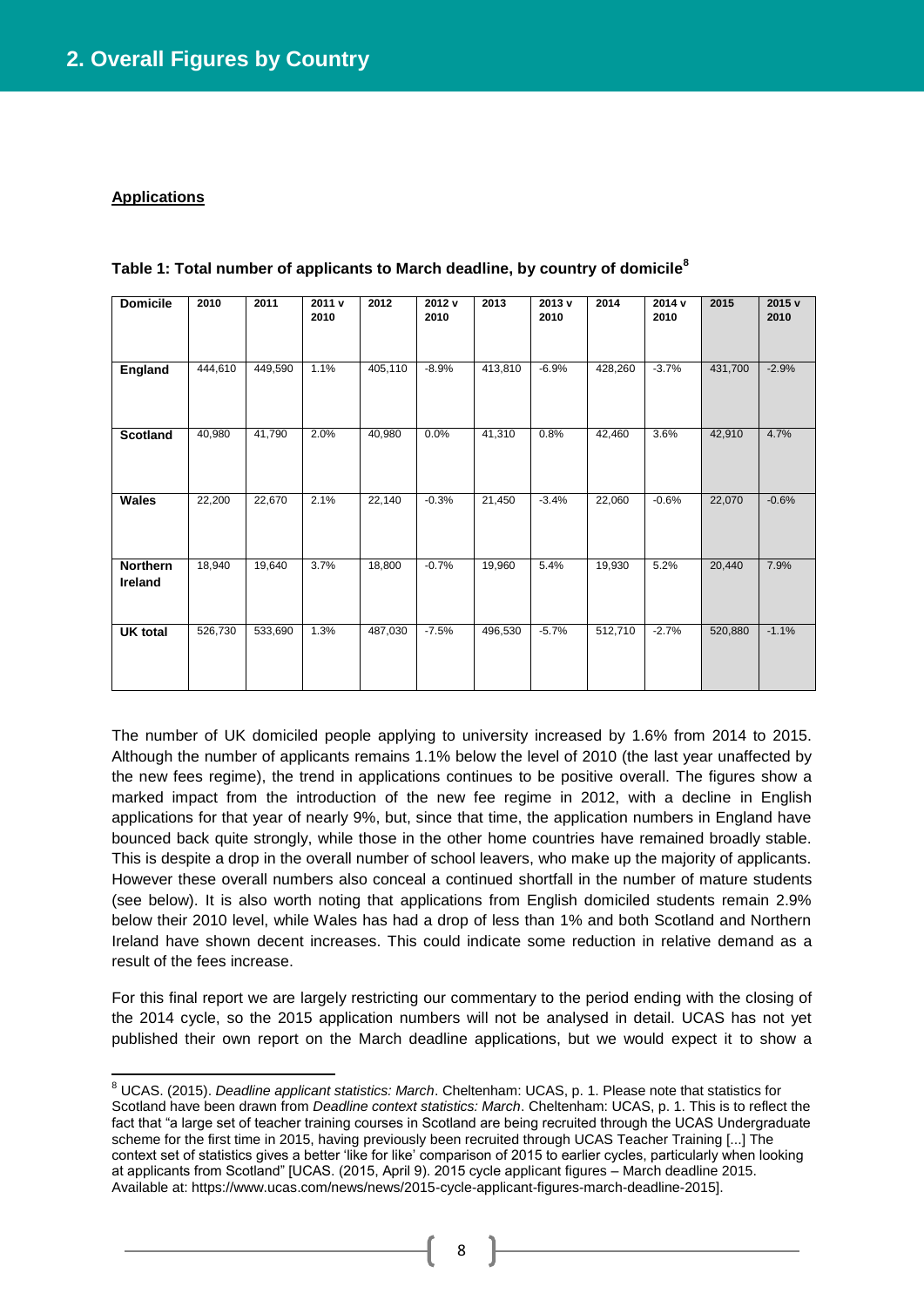similar pattern in the application rate for school leavers. We include for reference in the table below the 18 year old application rate for England through to 2014. This might have been expected to fall if there had been a strong reaction to the fee increases.

|  |  |  |  |  | Table 2: Application rate (to March deadline) of 18 year olds domiciled in England <sup>9</sup> |
|--|--|--|--|--|-------------------------------------------------------------------------------------------------|
|--|--|--|--|--|-------------------------------------------------------------------------------------------------|

|         | 2010  | 2011  | 2012  | 2013  | 2014  |
|---------|-------|-------|-------|-------|-------|
| England | 31.3% | 32.3% | 30.8% | 31.9% | 33.2% |

# **Acceptances**

## **Table 3: Total number of acceptances, and the entry rates of 18 years olds, to the end-of-cycle by country of domicile<sup>10</sup>**

|                   | 2010    | 2011    | 2012    | 2013    | 2014    | 2014 v.<br>2010 |
|-------------------|---------|---------|---------|---------|---------|-----------------|
| <b>England</b>    |         |         |         |         |         |                 |
| Total acceptances | 359,005 | 367,150 | 342,755 | 367,900 | 382,515 | 6.6%            |
| 18 y/o entry rate | 27.4%   | 29.4%   | 28.7%   | 30.3%   | 30.4%   | N/A             |
| <b>Scotland</b>   |         |         |         |         |         |                 |
| Total acceptances | 32,250  | 30,800  | 30,900  | 31,495  | 30,315  | (6.0)%          |
| 18 y/o entry rate | 24%     | 22.9%   | 23.8%   | 24.2%   | 23.3%   | N/A             |
| <b>Wales</b>      |         |         |         |         |         |                 |
| Total acceptances | 18,670  | 18,325  | 19,305  | 19,665  | 20,165  | 8.0%            |
| 18 y/o entry rate | 24.8%   | 24.9%   | 26.2%   | 26.6%   | 27.1%   | N/A             |
| Northern Ireland  |         |         |         |         |         |                 |
| Total acceptances | 13,505  | 13,790  | 13,285  | 14,555  | 14,455  | 7.0%            |
| 18 y/o entry rate | 33.7%   | 34.1%   | 33.7%   | 36.2%   | 34.8%   | N/A             |

Table 3 shows the number of students accepted onto university places by the end of each cycle for each country, along with the entry rate of 18 year olds (the percentage of the 18 year old cohort being accepted). As with applications, there is no significant change from the trends already reported in previous reports. Acceptances in England dropped quite sharply in 2012, as the new fee regime was introduced, whereas numbers in 2011 were elevated by students avoiding deferred entry (i.e. not

**<sup>.</sup>**  $9$  UCAS. (2014). Analysis notes: Analysis note 2014/01: Ethnic group application rates. Available at: [https://www.ucas.com/corporate/data-and-analysis/analysis-notes.](https://www.ucas.com/corporate/data-and-analysis/analysis-notes)

<sup>10</sup> UCAS. (2015). *End of cycle 2014 data resources: Acceptances by domicile (UK domiciled)*. Cheltenham: UCAS, p. 2; UCAS. (2014). *End of cycle report*. Cheltenham: UCAS, p. 12.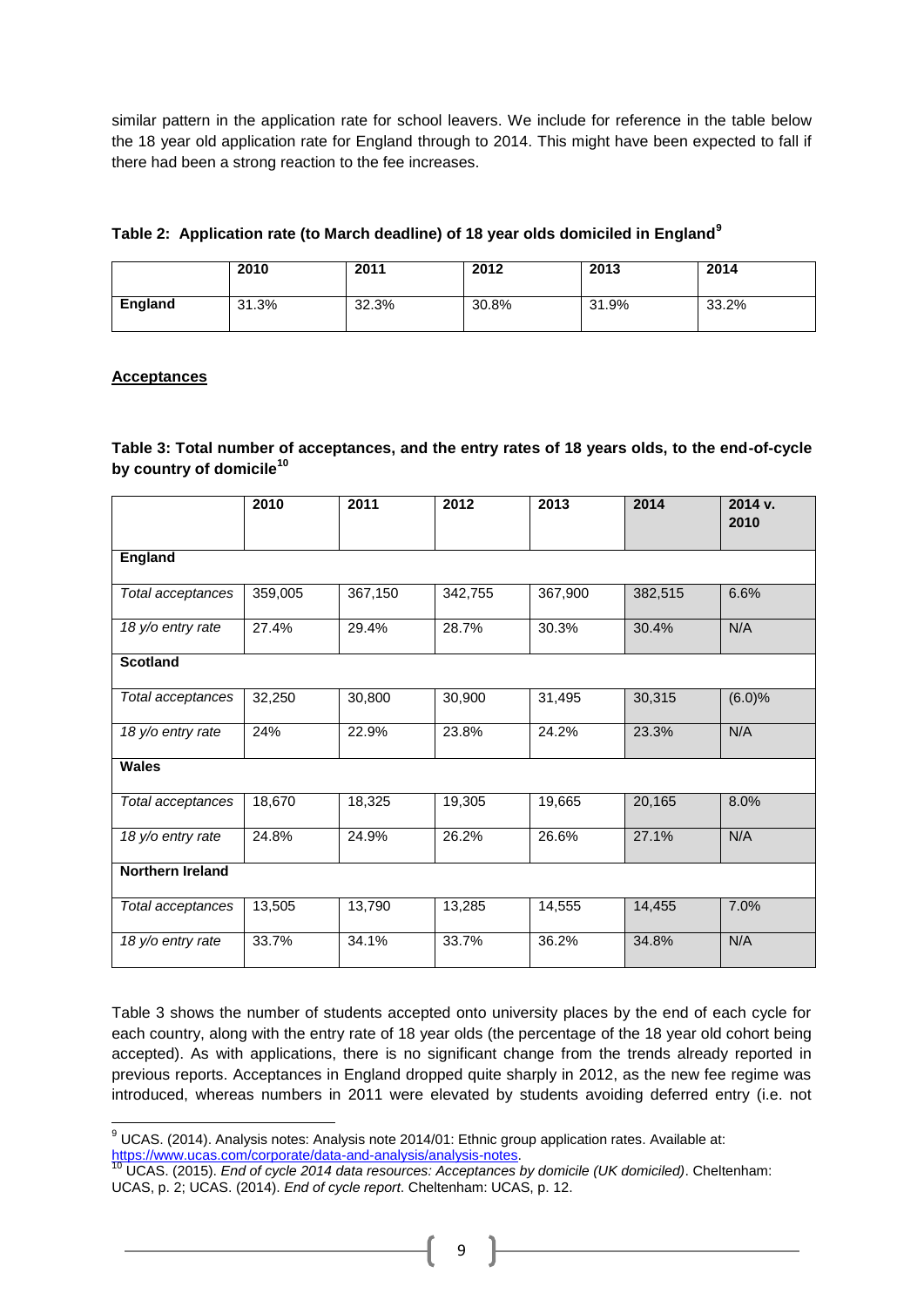waiting for the cost to go up). However subsequent years have seen a return to growth and 2014 was a new record (in absolute numbers). The numbers for the other home countries see no 2012 effect (as there was no similar change to the fee regime), but rather steady growth in Wales and Northern Ireland, while in Scotland there has been a steady to declining trend.

Unlike the application figures there is no evidence of a different outcome in England compared to the other home countries, although acceptances are, of course, driven by offers made by universities and colleges. English students have become quite valuable assets. Scotland appears to be the outlier with a fall in acceptances despite an increase in applications. This could be a reflection of the fact that Scottish students have a more restricted choice of financially practical destinations than was the case prior to 2012.

# **Enrolments**

**.** 

**Table 4: Number of first year undergraduates enrolled on HE courses (including part-time and full-time courses), by country of domicile<sup>11</sup>**

|                                    | 2011/12  | 2012/13 | 2013/14 | (2011/12 v.<br>2013/14) |
|------------------------------------|----------|---------|---------|-------------------------|
| England                            | 577,265  | 452,255 | 463,890 | $(19.6)\%$              |
| <b>Scotland</b>                    | 53,760   | 53,685  | 52,610  | $(2.1)\%$               |
| Wales                              | 39,750   | 39,575  | 37,320  | (6.1)%                  |
| <b>Northern Ireland</b>            | 21,690   | 20,930  | 21,175  | (2.4)%                  |
| Total (UK)                         | 692,465  | 566,445 | 574,905 | (17)%                   |
| Foundation<br>$\bullet$<br>degrees | 36,225*  | 23,540  | 22,345  | (38)%                   |
| Other non-first<br>٠<br>degree     | 182,835* | 127,870 | 114,695 | (37)%                   |
| First degree<br>٠                  | 463,882* | 416,315 | 439,110 | (5)%                    |

Table 4 show the numbers of first year students from each country enrolled on HE courses in the UK in the 2011/12, 2012/13 and 2013/2014 academic years.

These figures show a very substantial decline (22%) in enrolments in the 2012/13 academic year in England, coinciding with the increase in fees, and then a small recovery in 2013/14. This clearly paints a picture which is rather different from the UCAS numbers, which constitute our main data source. Although numbers did move up in 2013/14 (the last year for which we have numbers as the HESA enrolments statistics are one year behind UCAS numbers), the recovery is insignificant compared to the drop in the prior year.

However it is important to note that a large part of the 2012 reduction was driven by a reduction in enrolments on undergraduate courses other than first degrees (such as foundation degrees and HNDs). As we mentioned in our last report, there is evidence that a very large part of the decline in

 $11$  HESA. (2015). Statistical first release 210 – Student enrolments and qualifications. Available at:

[https://www.hesa.ac.uk/sfr210#tables,](https://www.hesa.ac.uk/sfr210#tables) Table 7a. Figures marked with asterisks are based on authors' estimates.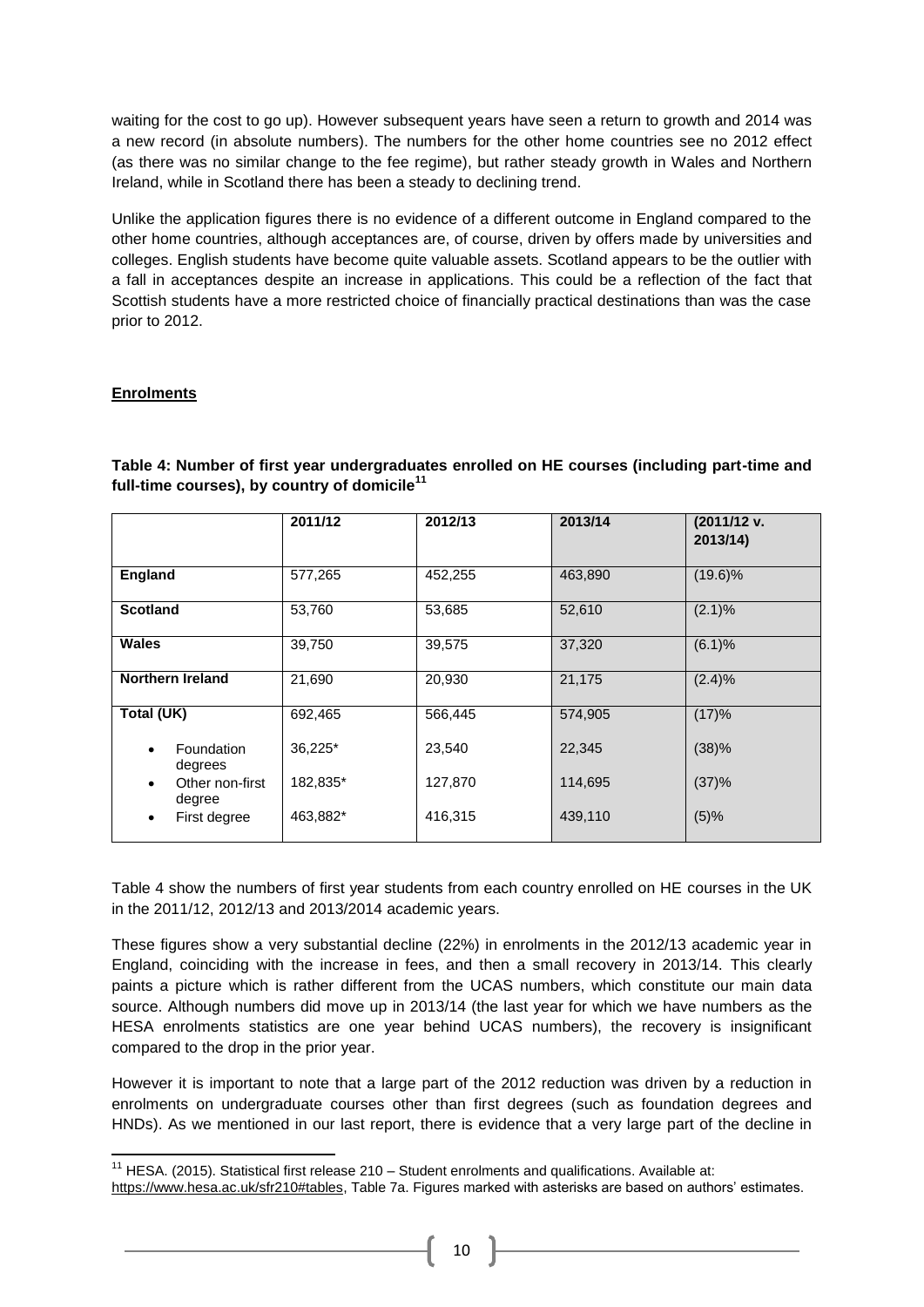enrolments relates to these other categories. That is not to say that these changes are unimportant. And to the extent that, for instance, the changes are driven by differences in methods of recording students, it may equally be the case that the numbers for first degree students are inflated in relation to prior year figures, and that the real decline is being understated.<sup>12</sup>

We now have partial data from HESA on this issue, and have also used our own estimates to calculate the relevant totals for the three years in table 4. This shows that the decline in enrolments over the period for first degrees (excluding foundation degrees and other non-first degree qualifications) is a much more modest 5%, with a 10.4% drop (across the UK) in the first year of the new fee regime and a reasonable recovery in numbers for the following year. However this still shows a different picture to the UCAS data (which records a small increase in total accepted places over the same three years). This is largely due to the steep decline in part time first degree numbers which do not show up in the UCAS data, and which we look at in section 4 below.

#### **Country flows**

|                                   | 2010  | 2011  | 2012  | 2013  | 2014  | 2015  |
|-----------------------------------|-------|-------|-------|-------|-------|-------|
|                                   |       |       |       |       |       |       |
| England                           | 95.2% | 95.7% | 95.7% | 95.3% | 95.3% | 95.2% |
| <b>Scotland</b>                   | 92.3% | 92.9% | 94.1% | 94.3% | 94.5% | 94.2% |
| <b>Wales</b>                      | 49.1% | 48.4% | 46.2% | 44.7% | 42.4% | 40.8% |
| <b>Northern</b><br><b>Ireland</b> | 57.2% | 54.9% | 59.8% | 59.3% | 60.5% | 60.4% |

|                        |  | Table 5: Percentage of applications made to universities in the applicant's country of |  |  |  |  |
|------------------------|--|----------------------------------------------------------------------------------------|--|--|--|--|
| domicile <sup>13</sup> |  |                                                                                        |  |  |  |  |

Table 5 shows the percentage of each country's applications that are made to its own institutions. This shows that the proportion of English applications made to English institutions has been stable. As previously reported there has been a slight increase in the proportion of Scottish and Northern Irish applications made within country. This may be a consequence of these countries' more generous fee arrangements for resident students studying at home institutions. As noted above it may also be the case that the declining acceptance ratio for Scottish students (the ratio of acceptances to applications) is driven by the reduction in their effective ability to study outside Scotland. By contrast, there has been a steady decline in the number of Welsh students applying in to Welsh institutions. This may be partly due to the Welsh Assembly's policy of paying the difference in fees for Welsh students studying anywhere in the UK.

**<sup>.</sup>** <sup>12</sup> HEFCE. (2014). *[Pressure from all sides: Economic and policy influences on part-time higher education](http://www.hefce.ac.uk/pubs/Year/2014/201408d/Title,92366,en.html)*. London: HEFCE.

 $13$  UCAS. (2015). Applications by country and type of provider at the 24 March deadline [\(https://www.ucas.com/sites/default/files/insts\\_mr\\_march\\_150324.pdf\)](https://www.ucas.com/sites/default/files/insts_mr_march_150324.pdf), pp. 3-6.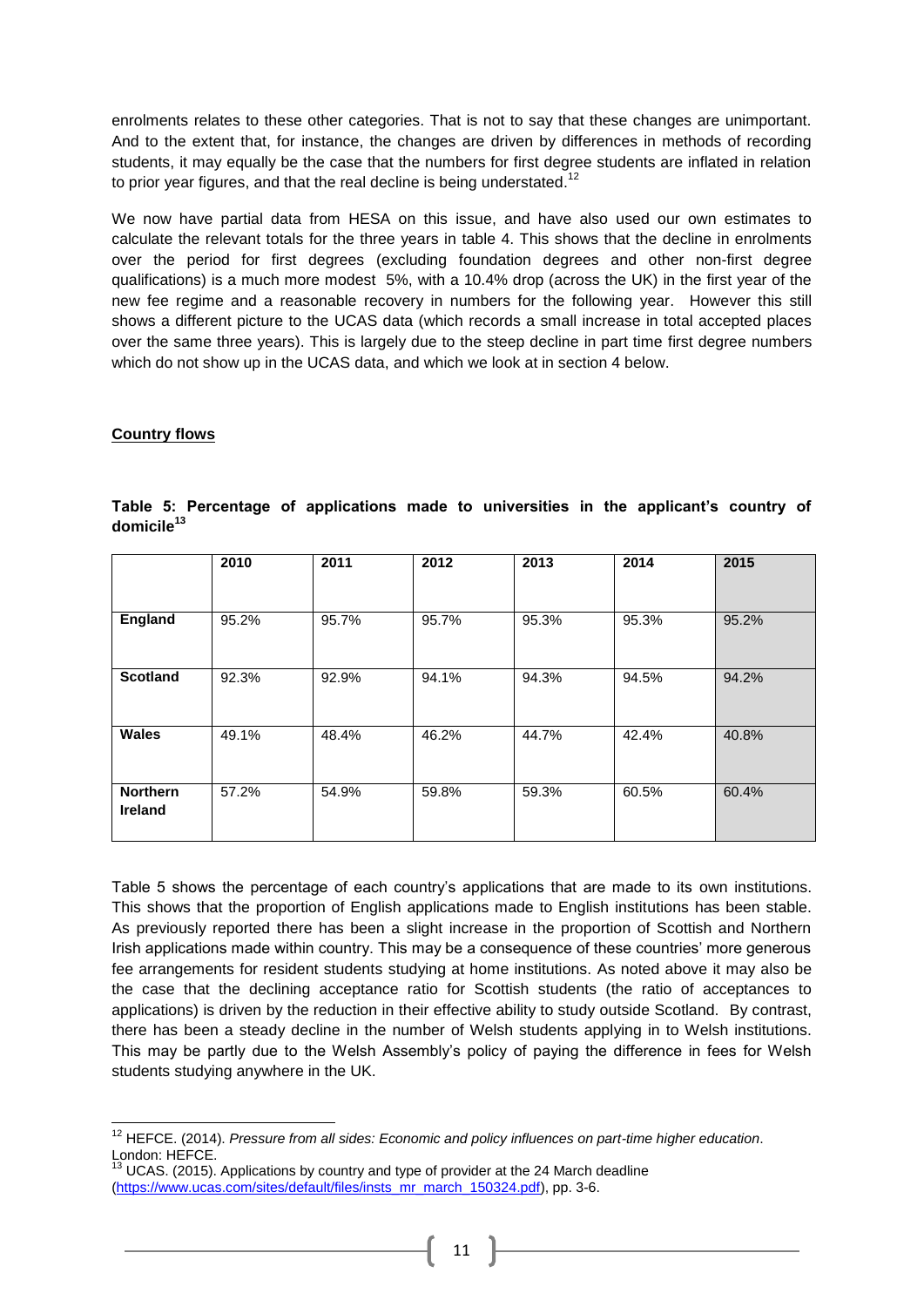# **Disadvantaged students**

In this section we focus on English 18 year olds, and look at the question of whether the change in fee arrangements have affected the school leaver market to a different extent in more and less advantaged neighbourhoods. For the majority of our analysis of disadvantaged students we rely on the POLAR2 (Participation of Local Areas) measure of disadvantage. This measure classifies applicants on the basis of the university participation rate of their home area. The areas (census subwards) are classified into quintiles, with the lowest quintile being the most disadvantaged (i.e. lowest participation). POLAR3 measures (used in some tables) are an update of POLAR2, but typically give very similar results.

#### **Table 6: Entry rates of English 18 year olds to end of cycle for those in the highest and lowest POLAR2 quintiles<sup>14</sup>**

|                            | 2010  | 2011  | 2012  | 2013  | 2014  |
|----------------------------|-------|-------|-------|-------|-------|
| Highest participation (Q5) | 44.4% | 47.7% | 45.5% | 46.7% | 45.9% |
| Lowest participation (Q1)  | 13.9% | 15.1% | 15.5% | 16.9% | 18.2% |
| Q5:Q1 ratio                | 3.2   | 3.2   | 2.9   | 2.8   | 2.5   |

On the positive side these figures show an upward trend in entry rates for both disadvantaged and advantaged young people. They also show a narrowing of the gap between quintiles 1 and 5 between 2010 and 2014. In 2010, English school-leavers from the least disadvantaged POLAR2 quintile were 3.2 times more likely to enter higher education than were those from the most disadvantaged quintile. In 2014 this ratio had fallen to 2.5 times, continuing a trend towards widening participation.

# **Table 7: Percentage of young first year students enrolled on full-time first degree undergraduate courses that are from a low POLAR2 or POLAR3 area<sup>15</sup>**

|                  | 2009/10 | 2010/11 | 2011/12 | 2012/13 | 2013/14 |
|------------------|---------|---------|---------|---------|---------|
| % from POLAR3 Q1 | 9.6     | 10      | 10.2    | 10.9    | 10.9    |
| % from POLAR2Q1  | 10.3    | 10.5    | 10.6    | 11.5    | 11.5    |

Table 7 presents figures from HESA showing the percentage of young (18-20 years old), UK domiciled, first year students enrolled on full-time undergraduate courses who are from low POLAR3 areas. Note that these figures are drawn from HESA annual performance indicators and refer to first degree courses only (not including other undergraduate courses such as HNDs). This table again shows an upward trend in the proportion of students coming from low POLAR3 backgrounds.

 $\overline{a}$ 

<sup>14</sup> UCAS. (2014). *End of cycle report*. Cheltenham: UCAS, p. 76.

 $15$  HESA. (2015). UKPIs: Widening participation of under-represented groups (tables T1, T2). Available at: [https://www.hesa.ac.uk/pis/09/10/urg\)](https://www.hesa.ac.uk/pis/09/10/urg), Table T1a.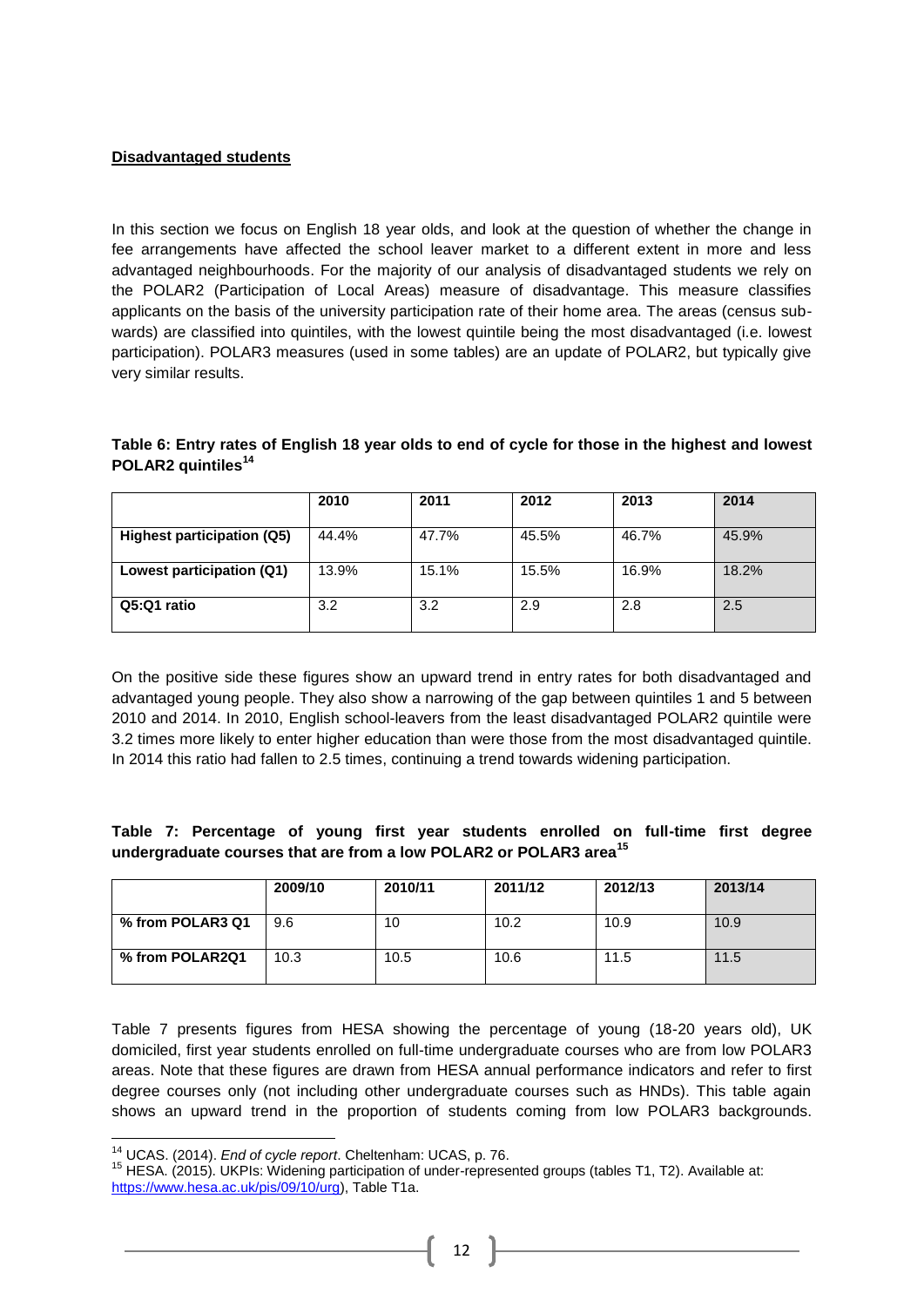However, despite representing around 20% of UK young people, those from low POLAR3 areas represent only 11% of the enrolled first year, first degree population.

Furthermore in contrast to the UCAS numbers on entry rates, these numbers show relatively slow progress over the period, and no increase at all in the last academic year.

If we run the same analysis using the POLAR2 numbers (used widely in this report), the results are much the same.

This might suggest that although the most advantaged neighbourhoods of the country have reached saturation point in terms of university entrance, and are therefore allowing some catch-up from 'the rest', there is still a significant issue for our poorest neighbourhoods and more needs to be done to make sure that the same opportunities are on offer.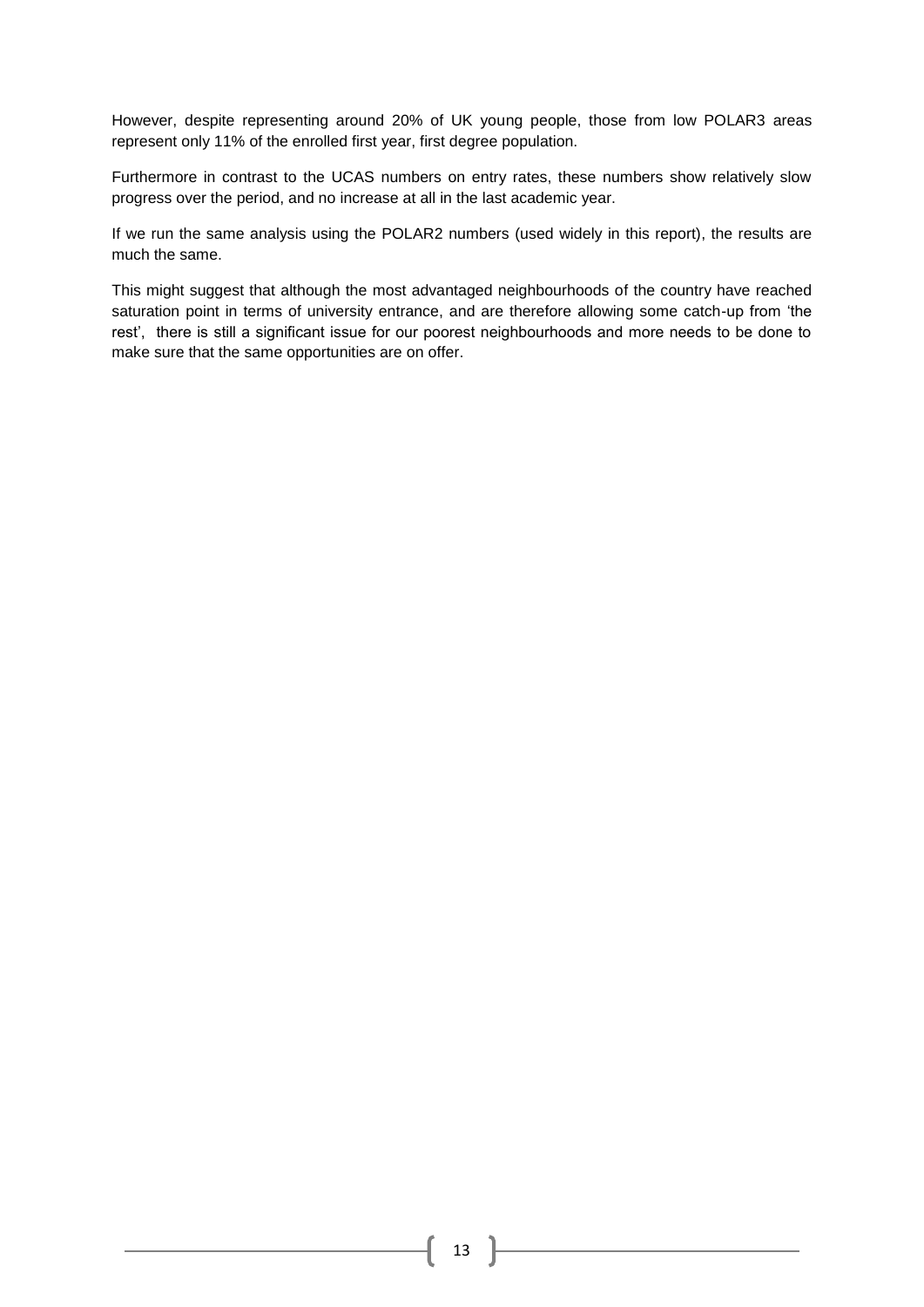As has been well documented the gender gap in further education has been growing inexorably over the last few years, as shown in table 8 below. Within the UCAS system there are now more women (UK domiciled) being accepted into universities than there are men applying, and the 18 year old entry rate for women in 2014 was 34.1% compared to 25.8% for men.

|                 | 2010    | 2011    | 2012    | 2013    | 2014    |
|-----------------|---------|---------|---------|---------|---------|
| Women           |         |         |         |         |         |
| Applications    | 333,215 | 334,055 | 310,665 | 320,375 | 331,210 |
| Acceptances     | 234,910 | 237,605 | 225,810 | 240,580 | 250,030 |
| 18yo Entry rate | 30.3%   | 31.8%   | 31.3%   | 32.8%   | 34.1%   |
| Men             |         |         |         |         |         |
| Applications    | 252,085 | 253,810 | 232,675 | 241,610 | 247.080 |
| Acceptances     | 188,520 | 192,465 | 180,435 | 193,030 | 197,420 |
| 18yo Entry rate | 23.8%   | 24.8%   | 23.7%   | 25.0%   | 25.8%   |

|                          |  |  |  | Table 8: Number of applications, acceptances and entry rates to end of cycle, by gender (UK |
|--------------------------|--|--|--|---------------------------------------------------------------------------------------------|
| domiciled) <sup>16</sup> |  |  |  |                                                                                             |

From our perspective any underlying concern about this trend would be based on differentials between the more and less advantaged. In table 9 below we look at the relative difference in male and female entry rates between the POLAR2 fifth quintile (the most advantaged) and the first quintile (the least advantaged). It is clear that there is a difference across the quintiles with a roughly stable difference of around seven percentage points separating men and women in the top quintile, but a growing difference in the bottom quintile, with the gap between male and female entry rates growing from 5% to 7% since 2010. Women in this quintile are around 50% more likely to gain a place at university than men, and, this gap is widening rather than narrowing even though the absolute numbers of students attending university from this quintile has increased substantially.

**<sup>.</sup>** <sup>16</sup> UCAS. (2014). *End of cycle data resources: Applicants by sex and domicile*. Cheltenham: UCAS; UCAS. (2014). *End of cycle report*. Cheltenham: UCAS.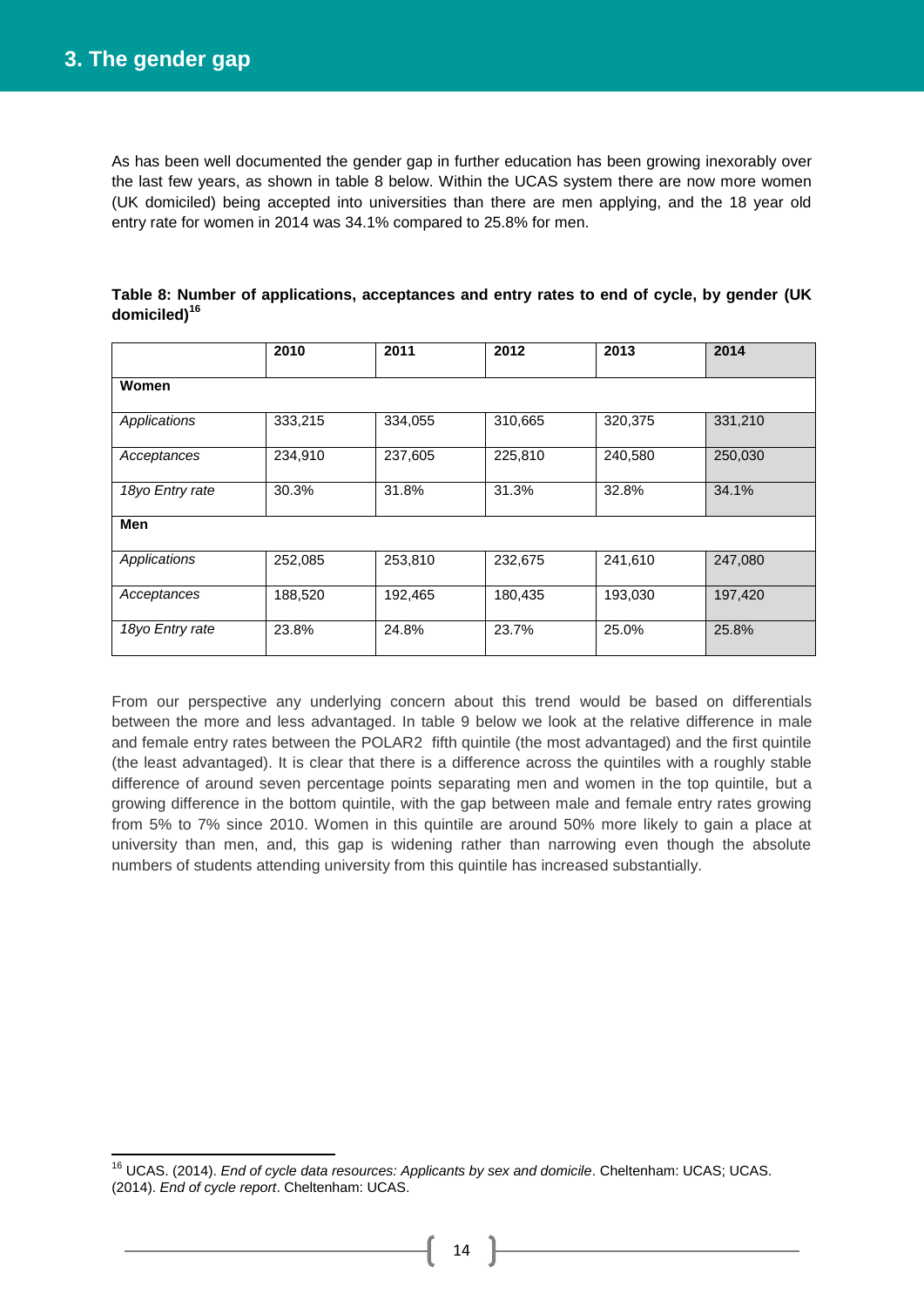**Table 9: Entry rates for English 18 year olds in the highest and lowest POLAR2 quintiles to end of cycle, by gender<sup>17</sup>**

|                        | 2010  | 2011  | 2012  | 2013  | 2014  |
|------------------------|-------|-------|-------|-------|-------|
| <b>Women POLAR2 Q5</b> | 47.7% | 50.4% | 48.0% | 49.0% | 49.7% |
| Men POLAR2 Q5          | 40.2% | 43.1% | 39.7% | 41.3% | 42.2% |
| <b>Women POLAR2 Q1</b> | 16.6% | 17.8% | 18.2% | 19.5% | 21.8% |
| Men POLAR2 Q1          | 11.5% | 12.3% | 12.2% | 13.5% | 14.7% |

**<sup>.</sup>** <sup>17</sup> UCAS. (2014). *End of cycle report*. Cheltenham: UCAS.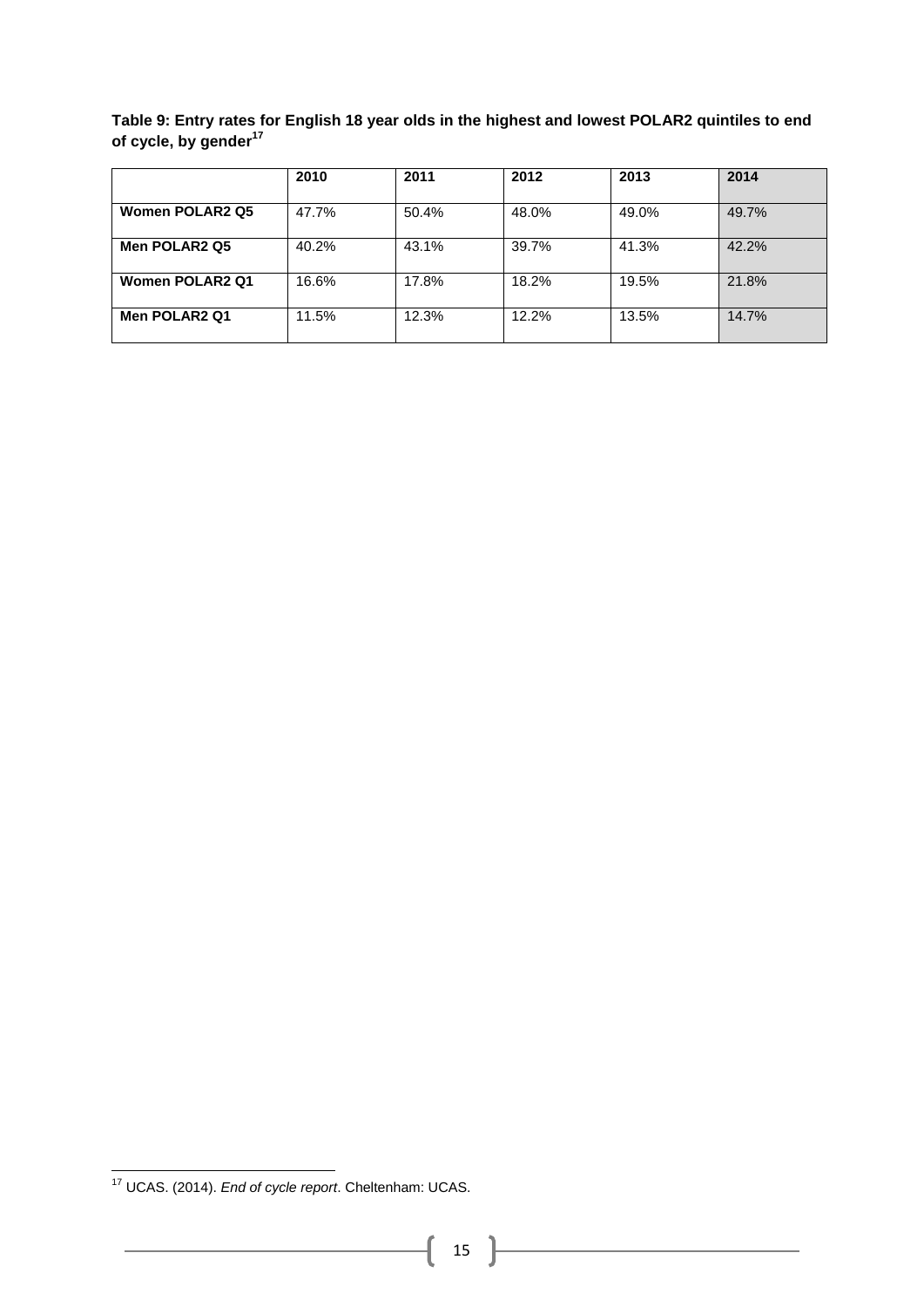In 2009/10 there were 468,000 part-time first year enrolments in UK universities, In 2013/14 this had fallen to 282,000 (259,00 UK domiciled) – an extraordinary drop of some 40% which has been caused by the combination of several different factors.

As explained in section 2 a large part of this drop has been caused by the rapid evaporation of enrolments for courses other than first degrees (foundation degrees, certificates and diplomas of higher education, HNDs and HNCs and study for institutional credit). The current commentary seems to suggest that this in turn has been caused both by the new fees environment and by the related unwillingness of employers to sponsor employees<sup>18</sup>, as well as other factors such as a change in recording practices. (It is possible that numbers are depressed by the tendency for universities and colleges to record students as aiming for a first degree even if they leave having completed a foundation degree.)

Although we have generally tried to focus on first degree enrolments, rather than other qualifications, there must be a great deal of concern that the rapid decline in study for these qualifications will also impact on the chances available to those who have traditionally re-entered formal education through this route, and who might have used it as first step towards a full degree.



#### **Table 10: UK part-time entrant trends by UK country index (2010 = 100)<sup>19</sup>**

<sup>18</sup> HEFCE. (2014). *[Pressure from all sides: Economic and policy influences on part-time higher education](http://www.hefce.ac.uk/pubs/Year/2014/201408d/Title,92366,en.html)*. London: HEFCE.

<sup>19</sup> HEFCE. (2014). *Pressure from all sides: Economic and policy influences on part-time higher education*. These data refer to home-domiciled students, and include both undergraduate and postgraduate taught students. Open University students are included in this analysis. These data do not include students studying at further education colleges.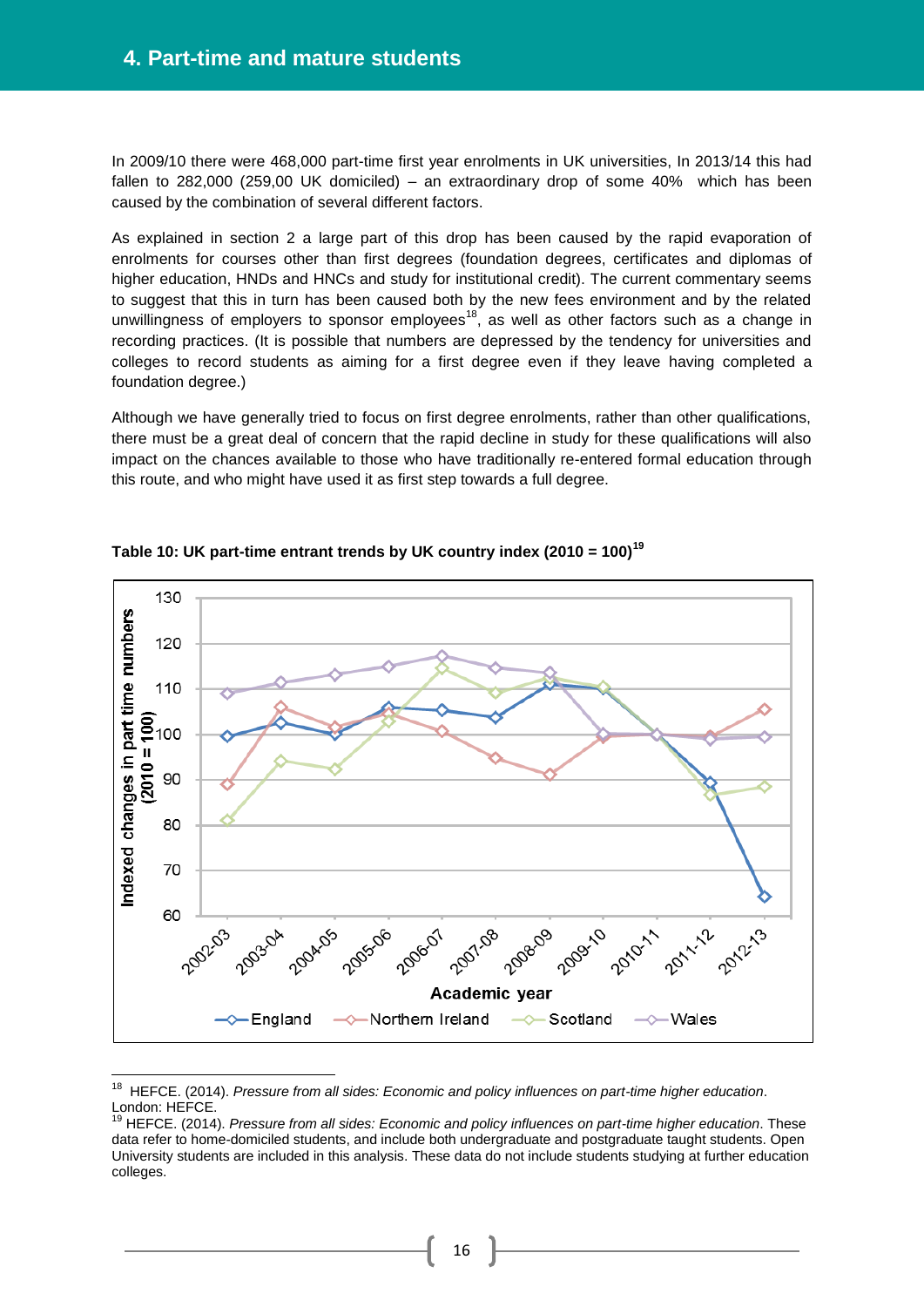Table 10 is taken from the HEFCE report of 2014 (in turn an adaptation of an Oxford Economics study) and shows the clear difference between the developments in England and those in the other home countries. As stated in the report: 'Demographic factors are unlikely to have had a negative impact on part-time enrolments: there are no population declines that might have affected entry. The main differences between England and the other countries are the introduction of the ELQ [equivalent or lower qualification] policy in 2008-09, followed by the undergraduate tuition fee reforms in 2012-13'.

For our own analysis this year we have looked at the more recent HESA statistics for the UK as a whole and also integrated an analysis of mature student numbers. There is significant overlap, as might be expected, between mature students and part-time students and in many ways they form a separate category to the 'mainstream' full-time school leaver market.

As we see in table 11, full time students up to 19 have been the least affected of the categories analysed, with a relatively small drop that can be explained by demographic factors. Older full time students have seen a substantially larger fall in numbers. As we move into the part-time population there are large falls across all age ranges, but even here it is the older students where the biggest declines are seen.

|                  | 2009/10 | 2010/11 | 2011/12 | 2012/13 | 2013/14 | 2013/14 v<br>2009/10 |
|------------------|---------|---------|---------|---------|---------|----------------------|
| <b>Full-time</b> | 436,125 | 422,950 | 433,375 | 382,485 | 413,665 | (5.1)%               |
| Up to $19$       | 309,649 | 304,524 | 315,930 | 275,389 | 299,907 | $(3.1)\%$            |
| 20-24            | 80,247  | 75,285  | 73,674  | 66,552  | 71,977  | $(10.3)\%$           |
| $25+$            | 46,229  | 43,141  | 43,771  | 40,161  | 41,780  | (9.6)%               |
| Part-time        | 314,770 | 282,440 | 260,515 | 185,240 | 162,485 | (48.4)%              |
| Up to $19$       | 14,165  | 14,687  | 15,370  | 9,262   | 8,937   | $(36.9)\%$           |
| 20-24            | 60,121  | 55,641  | 50,800  | 39,456  | 38,021  | $(36.8)\%$           |
| $25 +$           | 240,484 | 212,112 | 194,605 | 136,522 | 115,364 | $(52.0)\%$           |
| <b>Total</b>     | 750,895 | 705,390 | 693,890 | 567,725 | 576,150 | $(23.3)\%$           |
| Up to $19$       | 455,793 | 435,226 | 431,600 | 354,828 | 371,616 | $(18.5)\%$           |
| 20-24            | 138,916 | 127,676 | 121,431 | 102,191 | 104,283 | (24.9)%              |
| $25 +$           | 155,435 | 142,489 | 140,860 | 110,706 | 100,250 | $(35.5)\%$           |

| Table 11: Number of UK domiciled first year students enrolled on undergraduate courses, by |  |  |
|--------------------------------------------------------------------------------------------|--|--|
| age group and mode <sup>20</sup>                                                           |  |  |

There is thus a real concern that older students (typically also part-time) are being pushed out of the higher education market, although we naturally expect some erosion in these numbers given the increasing percentage of the population that has been progressing to university directly from school.

 $^{20}$  HESA. (2015). Statistical first release 210 – Student enrolments and qualifications. Available at: [https://www.hesa.ac.uk/sfr210.](https://www.hesa.ac.uk/sfr210)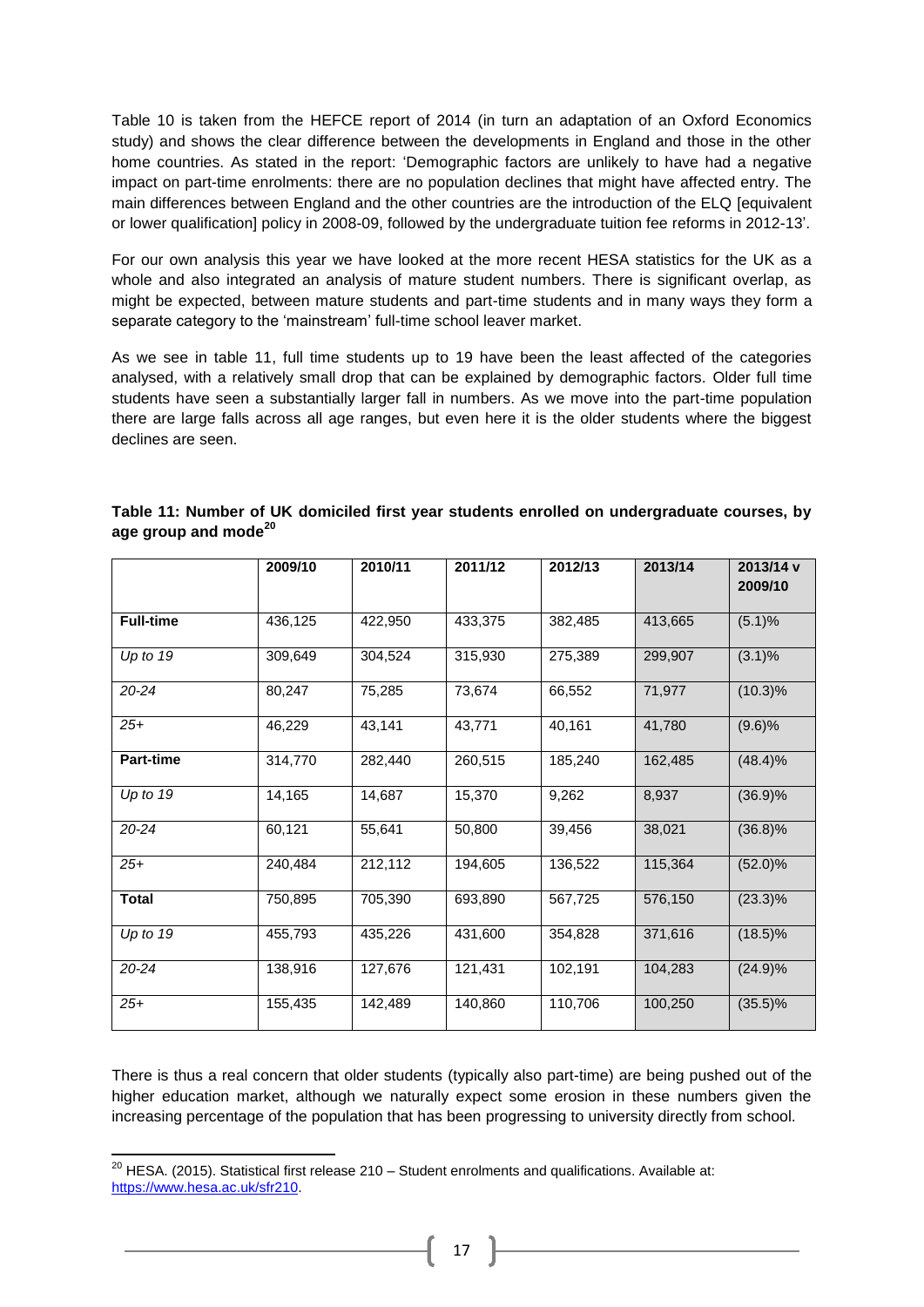The large number of part-time students taking 'lesser' qualifications does not alter the fact that part time numbers are down across the board. Table 12 shows the breakdown in HESA enrolments for first degrees only, split between full and part-time. As can be seen the part time market used to account for some 16% of first year enrolments, and in only two years since the introduction of the new fee regime it has fallen to 12%. Absolute numbers of first year enrolments fell in both 2012 and 2013.

|                         | $2011/12^{22}$ | 2012/13 | 2013/14 | 2013/14 v<br>2011/12 |
|-------------------------|----------------|---------|---------|----------------------|
| <b>Full-time</b>        | 388,000        | 357,020 | 386,960 | $(0.25)\%$           |
| <b>Part-time</b>        | 75,000         | 59,295  | 52,150  | $(30.5)\%$           |
| <b>Total</b>            | 463,000        | 416,315 | 439,110 | (5.2)%               |
| Part-time as % of total | 16.2%          | 14.2%   | 11.9%   | $(4.1)\%$            |

**Table 12: Number of UK-domiciled first year students enrolled on first degree courses, by mode<sup>21</sup>**

We should however sound a note of caution about attributing these declines solely to the impact of the fee regime. Part time numbers in the other home countries have also shown some reductions, and there a number of different factors at play. Nonetheless, there is a strong suggestion that the fee environment has taken a toll.

Returning to the full time market, we have also analysed the UCAS figures by age group. Here again there is some possible evidence that fees in England have acted as a deterrent to older students.

In Scotland, Wales and Northern Ireland, older student groups of 25 years and over have continued to maintain or increase their relative share of acceptances. In England, on the other hand, they have declined.

 $21$  HESA. (2015). Statistical first release 210 – Student enrolments and qualifications. Available at: [https://www.hesa.ac.uk/pr/3349-statistical-first-release-210.](https://www.hesa.ac.uk/pr/3349-statistical-first-release-210)

 $22$  Figures for 2011/12 were estimated, based upon the ratio of UK-domiciled students to all students across other years. Given this, the percentage point difference in the final column should be seen as indicative only.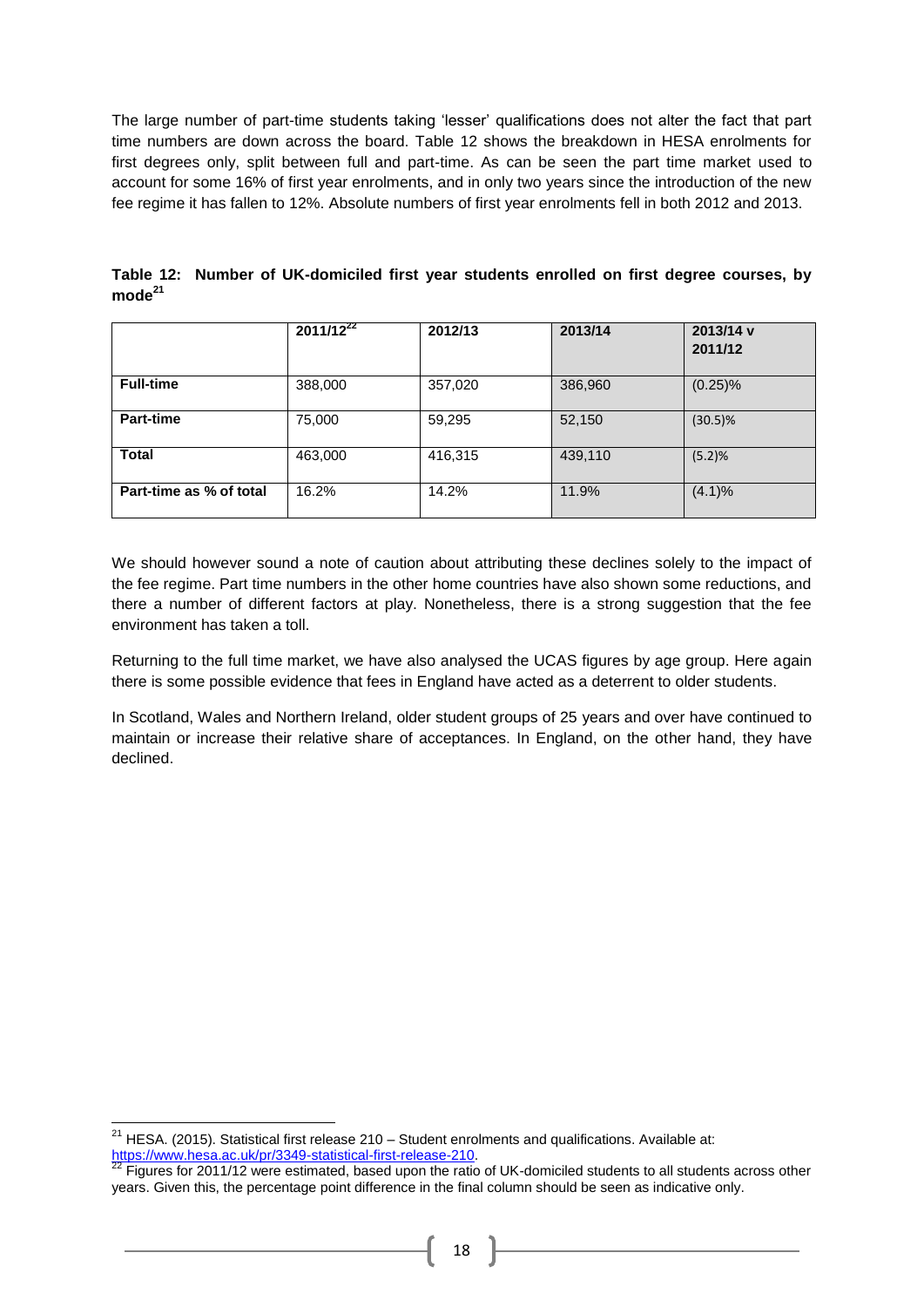|                         | 2010    | 2011    | 2012    | 2013    | 2014    | 2014 v<br>2010 |
|-------------------------|---------|---------|---------|---------|---------|----------------|
| <b>England</b>          | 291,641 | 294,294 | 266,397 | 284,525 | 292,932 | 0.4%           |
| $Up$ to 19              | 219,524 | 223,264 | 205,086 | 221,286 | 225,341 | 2.6%           |
| 20-24                   | 44,175  | 44,746  | 38,105  | 40,240  | 42,491  | (3.8)%         |
| $25+$                   | 27,942  | 26,284  | 23,206  | 22,999  | 25,100  | $(10.2)\%$     |
| <b>Scotland</b>         | 26,110  | 25,966  | 26,075  | 26,508  | 27,445  | 5.1%           |
| Up to $19$              | 17,418  | 17,033  | 17,229  | 17,122  | 17,395  | (0.1)%         |
| 20-24                   | 5,039   | 5,328   | 5,497   | 6,029   | 6,352   | 26.1%          |
| $25+$                   | 3,653   | 3,605   | 3,349   | 3,357   | 3,698   | 1.2%           |
| <b>Wales</b>            | 15,015  | 14,790  | 15,062  | 15,295  | 15,912  | 6.0%           |
| Up to $19$              | 11,550  | 11,219  | 11,420  | 11,603  | 12,022  | 4.1%           |
| 20-24                   | 2,151   | 2,224   | 2,340   | 2,335   | 2,398   | 11.5%          |
| $25+$                   | 1,314   | 1,347   | 1,302   | 1,357   | 1,492   | 13.5%          |
| <b>Northern Ireland</b> | 12,060  | 12,382  | 11,739  | 12,931  | 12,724  | 5.5%           |
| Up to 19                | 9,651   | 9,866   | 9,321   | 10,033  | 9,732   | 0.8%           |
| 20-24                   | 1,699   | 1,804   | 1,792   | 2,173   | 2,225   | 31.0%          |
| $25 +$                  | 710     | 712     | 626     | 725     | 767     | 8.0%           |

**Table 13: Number of acceptances to end of cycle (of Main Scheme applications made to March deadline), by country of domicile and age group<sup>23</sup>**

 $\mathbf{f}$ 

 $^{23}$  These figures are up to March deadline only. Figures in section 2 are up to end-of-cycle, which is why they differ. Data was provided by UCAS to the Commission.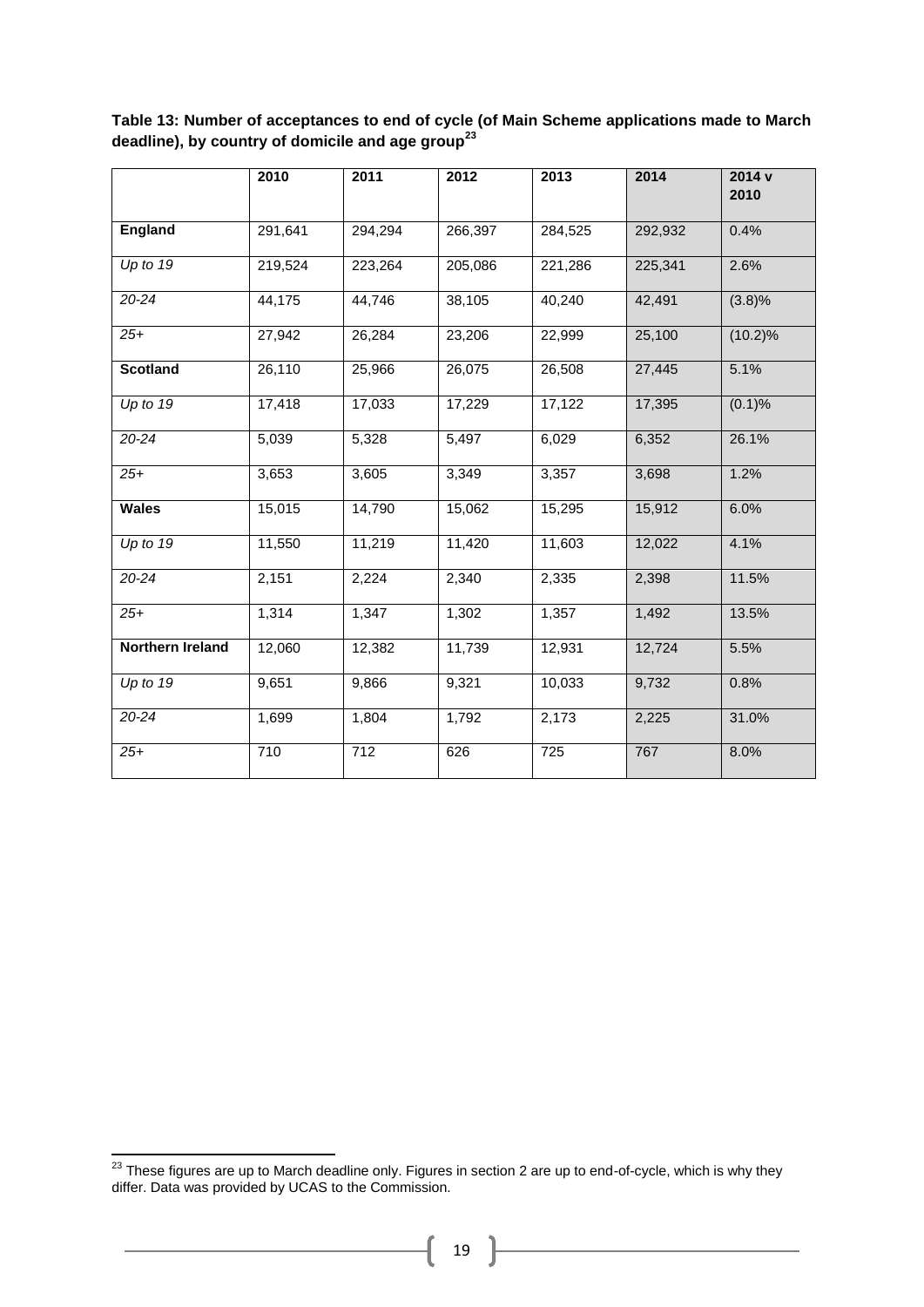This section examines trends in acceptances, enrolments and applications at the most selective universities. We use the Sutton Trust 13 and 30 classifications<sup>24</sup> of selective institutions.

Table 14 presents the percentages of students from each country taking up places at ST13, ST30, and other universities by the end of each cycle (UCAS numbers).

|                         | 2010  | 2011  | 2012  | 2013  | 2014  |
|-------------------------|-------|-------|-------|-------|-------|
| <b>England</b>          |       |       |       |       |       |
| Other                   | 65.1% | 66.4% | 64.0% | 63.4% | 63.4% |
| ST30                    | 34.9% | 33.6% | 36.0% | 36.6% | 36.6% |
| ST13                    | 15.1% | 14.5% | 16.5% | 15.8% | 16.0% |
| <b>Scotland</b>         |       |       |       |       |       |
| Other                   | 58.0% | 59.8% | 59.8% | 55.3% | 56.5% |
| ST30                    | 42.0% | 40.2% | 40.2% | 44.7% | 43.5% |
| ST13                    | 13.4% | 15.2% | 14.3% | 16.6% | 16.2% |
| <b>Wales</b>            |       |       |       |       |       |
| Other                   | 70.2% | 70.0% | 68.3% | 67.3% | 66.7% |
| ST30                    | 29.8% | 30.0% | 31.7% | 32.7% | 33.3% |
| ST13                    | 8.1%  | 7.8%  | 8.3%  | 7.6%  | 8.7%  |
| <b>Northern Ireland</b> |       |       |       |       |       |
| Other                   | 86.6% | 86.4% | 88.5% | 88.4% | 88.5% |
| ST30                    | 13.4% | 13.6% | 11.5% | 11.6% | 11.5% |
| ST13                    | 4.4%  | 4.6%  | 4.4%  | 4.3%  | 4.6%  |
| <b>Total</b>            |       |       |       |       |       |
| Other                   | 65.7% | 66.9% | 64.9% | 64.0% | 64.1% |
| ST30                    | 34.3% | 33.1% | 35.1% | 36.0% | 35.9% |
| ST13                    | 14.2% | 13.8% | 15.4% | 15.0% | 15.2% |

| Table 14: Percentage of 18 year olds accepted to ST13, ST30, and other institutions to end of |  |
|-----------------------------------------------------------------------------------------------|--|
| cycle (for Main Scheme applications made to March deadline), by country <sup>25</sup>         |  |

<sup>&</sup>lt;sup>24</sup> Please see previous footnote for ST13 composition. ST30 comprises the ST13 plus the Universities of Bath, Cardiff, Exeter, Glasgow, Lancaster, Leeds, Leicester, Liverpool, Manchester, Newcastle, Reading, Sheffield, Southampton, Strathclyde, and Surrey, December, Everpool, Marionesier, Newcastle, Reading, Shemeth, Southampton, Strathclyde, and Surrey, plus King's College London and Royal Holloway, University of London.

Data was provided by UCAS to the Commission.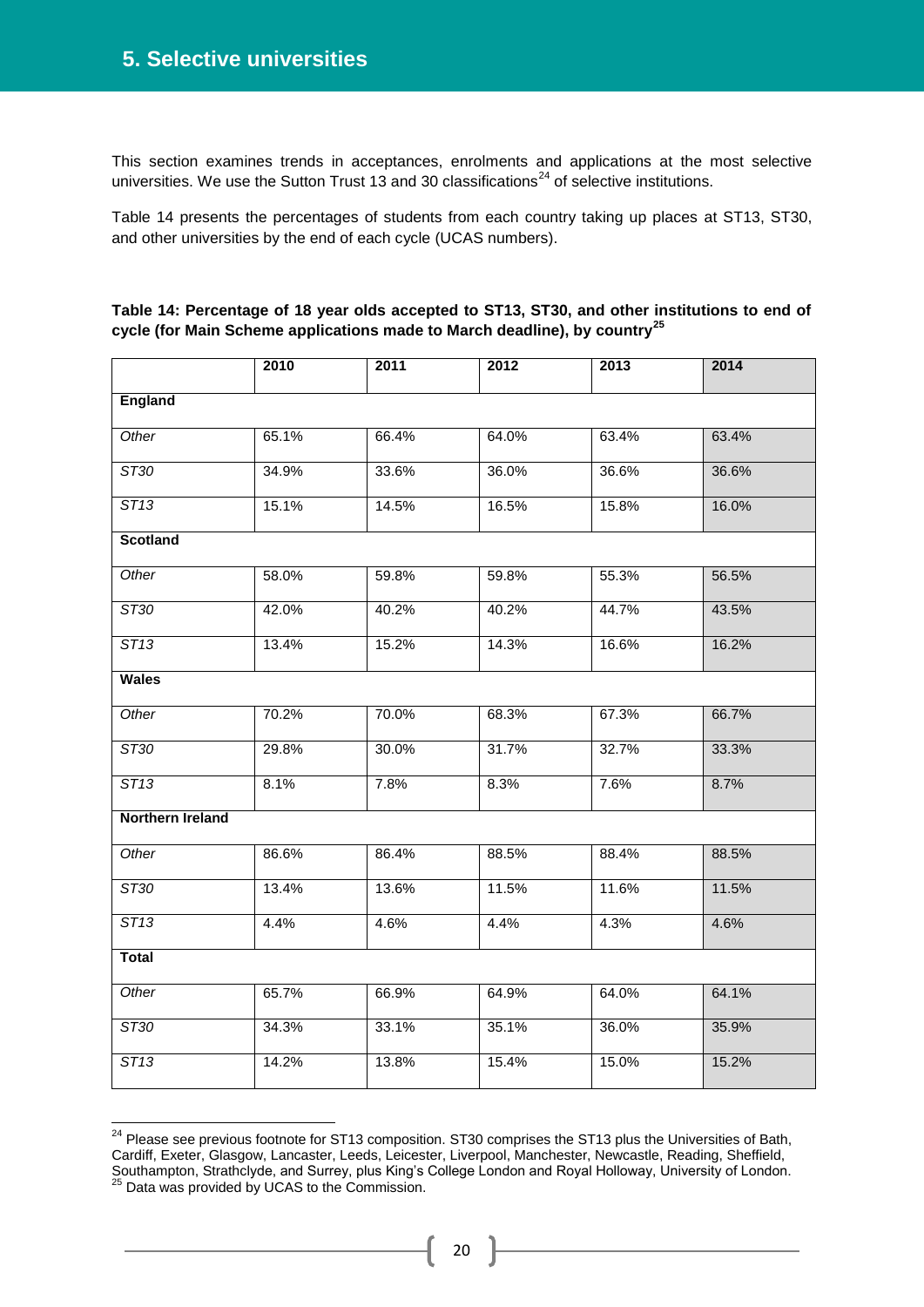The numbers show very little appreciable movement from the prior year, and indeed the five year pattern has also been very stable. The gradual increase in Scots attending Sutton Trust 13 Universities is probably explained by their increasing tendency to study at home, and the relative over-representation in Scotland of ST13 institutions. Likewise the continued under-representation of Northern Irish students and ST13 universities is mainly driven by the fact that there are none in the region.

Table 15, taken from the HESA statistics, looks at the same question from a slightly different angle, and, due to the way HESA presents its numbers, excludes Scottish Institutions. Again the pattern is very stable, and is a useful way of visualising the comparative selectivity of the institutions which we study in more detail, particularly as they pertain to less advantaged students.

**Table 15: Percentage of UK domiciled young, first year, full-time undergraduates enrolled at ST13, ST30, and other universities (excluding Scottish domiciled students and Scottish institutions)<sup>26</sup>**

|             | 2009/10 | 2010/11 | 2011/12 | 2012/13 | 2013/14 |
|-------------|---------|---------|---------|---------|---------|
| Other       | 77.8%   | 77.3%   | 78.1%   | 78.0%   | 77.9%   |
| <b>ST30</b> | 22.2%   | 22.7%   | 21.9%   | 22.0%   | 22.1%   |
| <b>ST13</b> | 8.7%    | 9.3%    | 9.1%    | 9.5%    | 9.0%    |

#### **Disadvantaged students**

**.** 

Table 16 provides the proportion of March deadline applications made to ST13, ST30, and other institutions by 18 year olds according to their POLAR2 quintile in each year. Please note that here 'applications' refer to UCAS choices rather than individual applicants. Individual applicants typically make five choices.

 $^{26}$  HESA. (2015). UKPIs: Widening participation of under-represented groups (tables T1, T2). Available at: [https://www.hesa.ac.uk/pis/09/10/urg.](https://www.hesa.ac.uk/pis/09/10/urg)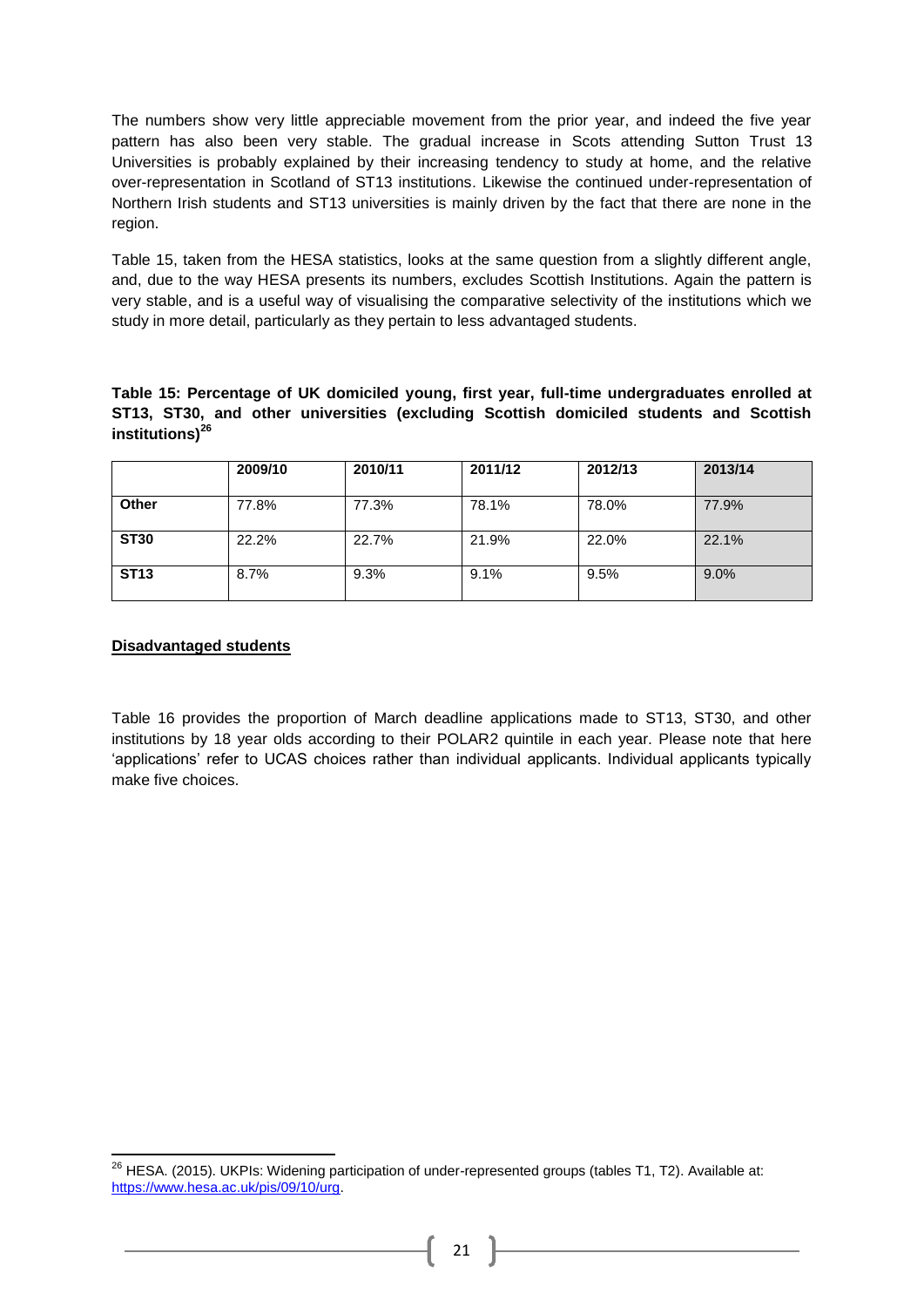|                                   | 2010    |       | 2011    |       | 2012    |       | 2013                 |       | 2014    |       |
|-----------------------------------|---------|-------|---------|-------|---------|-------|----------------------|-------|---------|-------|
|                                   | #       | %     | #       | %     | #       | %     | #                    | %     | #       | %     |
| POLAR2 Q1                         | 110,748 |       | 114,351 |       | 109,909 |       | 113,076              |       | 122,999 |       |
| Other                             | 84,266  | 76.1% | 89,435  | 78.2% | 85,828  | 78.1% | 86,823               | 76.8% | 93,785  | 76.2% |
| ST30                              | 26,482  | 23.9% | 24,916  | 21.8% | 24,081  | 21.9% | 26,253               | 23.2% | 29,214  | 23.8% |
| ST13                              | 9,813   | 8.9%  | 9,076   | 7.9%  | 8,855   | 8.1%  | 9,130                | 8.1%  | 10,336  | 8.4%  |
| POLAR2 Q2                         | 161,482 |       | 164,667 |       | 158,234 |       | 161,147              |       | 169,890 |       |
| Other                             | 116,254 | 72.0% | 123,053 | 74.7% | 116,954 | 73.9% | 117,438              | 72.9% | 122,925 | 72.4% |
| ST30                              | 45,228  | 28.0% | 41,614  | 25.3% | 41,280  | 26.1% | 43,709               | 27.1% | 46,965  | 27.6% |
| ST13                              | 17,642  | 10.9% | 16,120  | 9.8%  | 16,000  | 10.1% | 16,479               | 10.2% | 17,251  | 10.2% |
| POLAR <sub>2</sub> Q <sub>3</sub> | 200,735 |       | 203,838 |       | 194,845 |       | 199,171              |       | 204,215 |       |
| Other                             | 136,150 | 67.8% | 143,909 | 70.6% | 135,192 | 69.4% | 136,085              | 68.3% | 138,208 | 67.7% |
| ST30                              | 64,585  | 32.2% | 59,929  | 29.4% | 59,653  | 30.6% | 63,086               | 31.7% | 66,007  | 32.3% |
| ST13                              | 26,355  | 13.1% | 23,906  | 11.7% | 24,328  | 12.5% | 24,595               | 12.3% | 25,163  | 12.3% |
| POLAR <sub>2</sub> Q <sub>4</sub> | 249,556 |       | 250,079 |       | 238,068 |       | 238,129              |       | 241,299 |       |
| Other                             | 151,807 | 60.8% | 159,623 | 63.8% | 148,672 | 62.4% | 145,724              | 61.2% | 145,996 | 60.5% |
| ST30                              | 97,749  | 39.2% | 90,456  | 36.2% | 89,396  | 37.6% | 92,405               | 38.8% | 95,303  | 39.5% |
| ST13                              | 41,646  | 16.7% | 37,908  | 15.2% | 37,881  | 15.9% | 37,577               | 15.8% | 38,085  | 15.8% |
| POLAR <sub>2</sub> Q <sub>5</sub> | 313,302 |       | 316,363 |       | 301,830 |       | 297,565              |       | 302,585 |       |
| Other                             | 158,333 | 50.5% | 169,012 | 53.4% | 156,222 | 51.8% | $\overline{149,}104$ | 50.1% | 149,154 | 49.3% |
| ST30                              | 154,969 | 49.5% | 147,351 | 46.6% | 145,608 | 48.2% | 148,461              | 49.9% | 153,431 | 50.7% |
| ST13                              | 72,422  | 23.1% | 67,300  | 21.3% | 67,529  | 22.4% | 66,667               | 22.4% | 67,595  | 22.3% |
| Q1:Q5 application ratio           |         |       |         |       |         |       |                      |       |         |       |
| <b>Other</b>                      | 1:1.9   |       | 1:1.9   |       | 1:1.8   |       | 1:1.7                |       | 1:1.6   |       |
| <b>ST30</b>                       | 1:5.9   |       | 1:5.9   |       | 1:6     |       | 1:5.7                |       | 1:5.3   |       |
| <b>ST13</b>                       | 1:7.4   |       | 1:7.4   |       | 1:7.6   |       | 1:7.3                |       | 1:6.5   |       |

**Table 16: Number of applications made by English 18 year olds to ST13, ST30, and other institutions to March deadline, by POLAR2 quintile<sup>27</sup>**

<u> 1980 - Johann Barn, mars ann an t-Amhair Aonaich an t-Aonaich an t-Aonaich ann an t-Aonaich ann an t-Aonaich</u>

**<sup>.</sup>** <sup>27</sup> Data provided by UCAS to the Commission.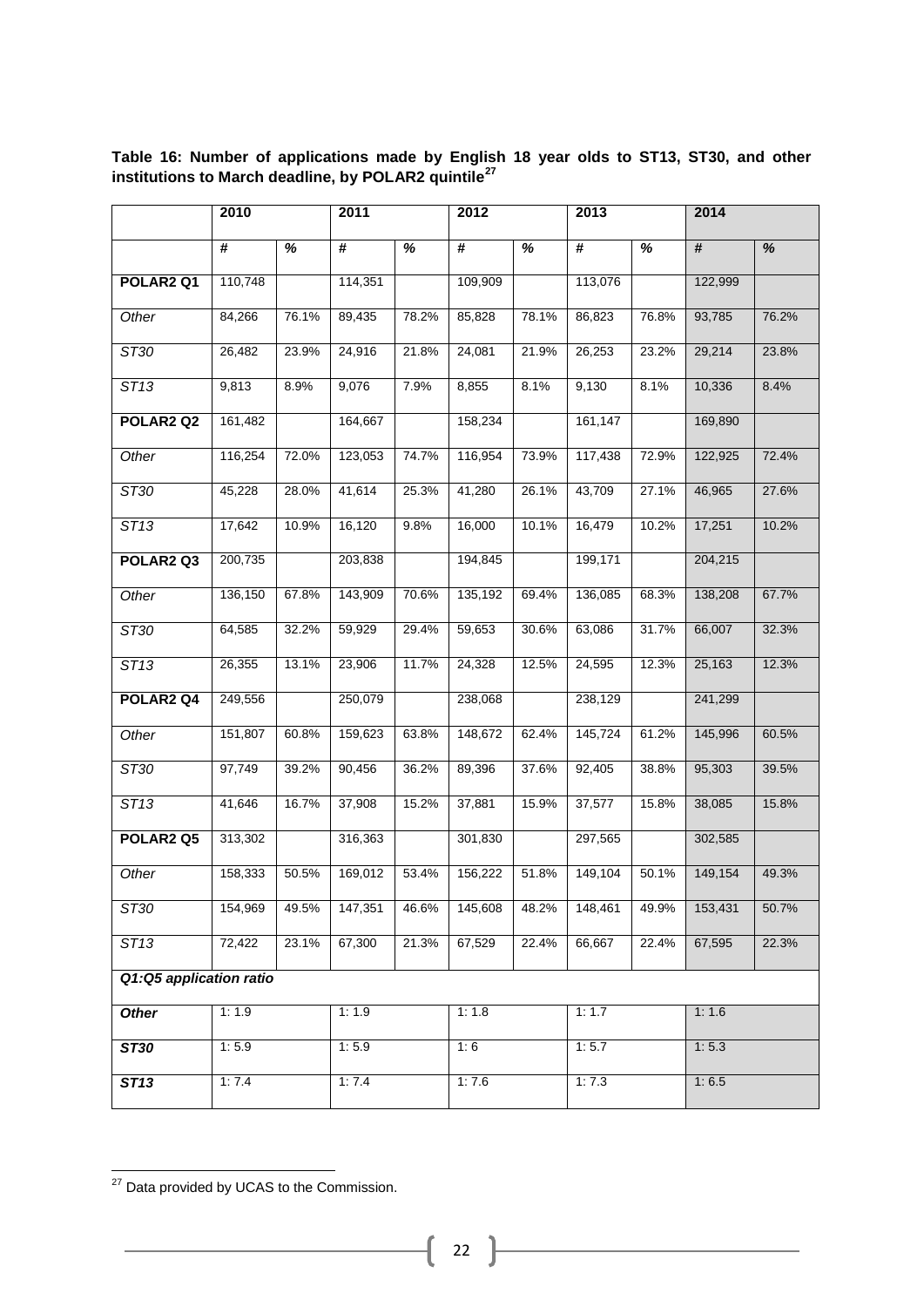Table 17 looks at the same group and asks the same question in relation to acceptances rather than applications.

As previously noted these do not include places obtained through clearing and are thus likely to somewhat overestimate the percentages going to ST 13 and ST30 institutions (which take comparatively few additional students in the clearing process).

|                                   | 2010            |                          | 2011   |       | 2012                        |                          | 2013   |       | 2014   |                          |
|-----------------------------------|-----------------|--------------------------|--------|-------|-----------------------------|--------------------------|--------|-------|--------|--------------------------|
|                                   | $\overline{\#}$ | $\overline{\mathcal{U}}$ | #      | %     | $\overline{\boldsymbol{t}}$ | $\overline{\mathcal{C}}$ | #      | %     | #      | $\overline{\frac{9}{6}}$ |
| POLAR <sub>2</sub> Q1             | 16,679          |                          | 16,870 |       | 16,703                      |                          | 17,914 |       | 19,400 |                          |
| Other                             | 13,495          | 80.9%                    | 13,767 | 81.6% | 13,487                      | 80.7%                    | 14,322 | 79.9% | 15,446 | 79.6%                    |
| ST30                              | 3,184           | 19.1%                    | 3,103  | 18.4% | 3,216                       | 19.3%                    | 3,592  | 20.1% | 3,954  | 20.4%                    |
| ST13                              | 1,131           | 6.8%                     | 1,118  | 6.6%  | 1,135                       | 6.8%                     | 1,232  | 6.9%  | 1,394  | 7.2%                     |
| POLAR <sub>2</sub> Q <sub>2</sub> | 24,076          |                          | 24,186 |       | 23,627                      |                          | 25,243 |       | 26,466 |                          |
| Other                             | 18,338          | 76.2%                    | 18,711 | 77.4% | 17,807                      | 75.4%                    | 18,919 | 74.9% | 19,930 | 75.3%                    |
| ST30                              | 5,738           | 23.8%                    | 5,475  | 22.6% | 5,820                       | 24.6%                    | 6,324  | 25.1% | 6,536  | 24.7%                    |
| ST13                              | 2,169           | 9.0%                     | 2,058  | 8.5%  | 2,306                       | 9.8%                     | 2,433  | 9.6%  | 2,494  | 9.4%                     |
| POLAR <sub>2</sub> Q <sub>3</sub> | 30,075          |                          | 30,352 |       | 29,203                      |                          | 31,089 |       | 31,579 |                          |
| Other                             | 21,441          | 71.3%                    | 22,043 | 72.6% | 20,528                      | 70.3%                    | 21,595 | 69.5% | 21,987 | 69.6%                    |
| ST30                              | 8,634           | 28.7%                    | 8,309  | 27.4% | 8,675                       | 29.7%                    | 9,494  | 30.5% | 9,592  | 30.4%                    |
| ST13                              | 3,388           | 11.3%                    | 3,267  | 10.8% | 3,673                       | 12.6%                    | 3,769  | 12.1% | 3,887  | 12.3%                    |
| POLAR <sub>2</sub> Q <sub>4</sub> | 38,225          |                          | 38,357 |       | 36,776                      |                          | 38,066 |       | 38,100 |                          |
| Other                             | 24,198          | 63.3%                    | 24,865 | 64.8% | 22,872                      | 62.2%                    | 23,248 | 61.1% | 23,137 | 60.7%                    |
| ST30                              | 14,027          | 36.7%                    | 13,492 | 35.2% | 13,904                      | 37.8%                    | 14,818 | 38.9% | 14,963 | 39.3%                    |
| ST13                              | 5,883           | 15.4%                    | 5,689  | 14.8% | 6,248                       | 17.0%                    | 6,172  | 16.2% | 6,334  | 16.6%                    |
| POLAR <sub>2</sub> Q <sub>5</sub> | 47,707          |                          | 48,575 |       | 46,564                      |                          | 47,455 |       | 47,354 |                          |
| Other                             | 24,530          | 51.4%                    | 25,699 | 52.9% | 23,079                      | 49.6%                    | 23,159 | 48.8% | 22,814 | 48.2%                    |
| ST30                              | 23,177          | 48.6%                    | 22,876 | 47.1% | 23,485                      | 50.4%                    | 24,296 | 51.2% | 24,540 | 51.8%                    |
| ST13                              | 11,050          | 23.2%                    | 10,813 | 22.3% | 11,834                      | 25.4%                    | 11,695 | 24.6% | 11,910 | 25.2%                    |

**Table 17: Number of English 18 year olds (applying through the Main Scheme before the March deadline) accepted into ST13, ST30, and other institutions to end of cycle, by POLAR2 quintile<sup>28</sup>**

**<sup>.</sup>** <sup>28</sup> Data provided by UCAS to the Commission.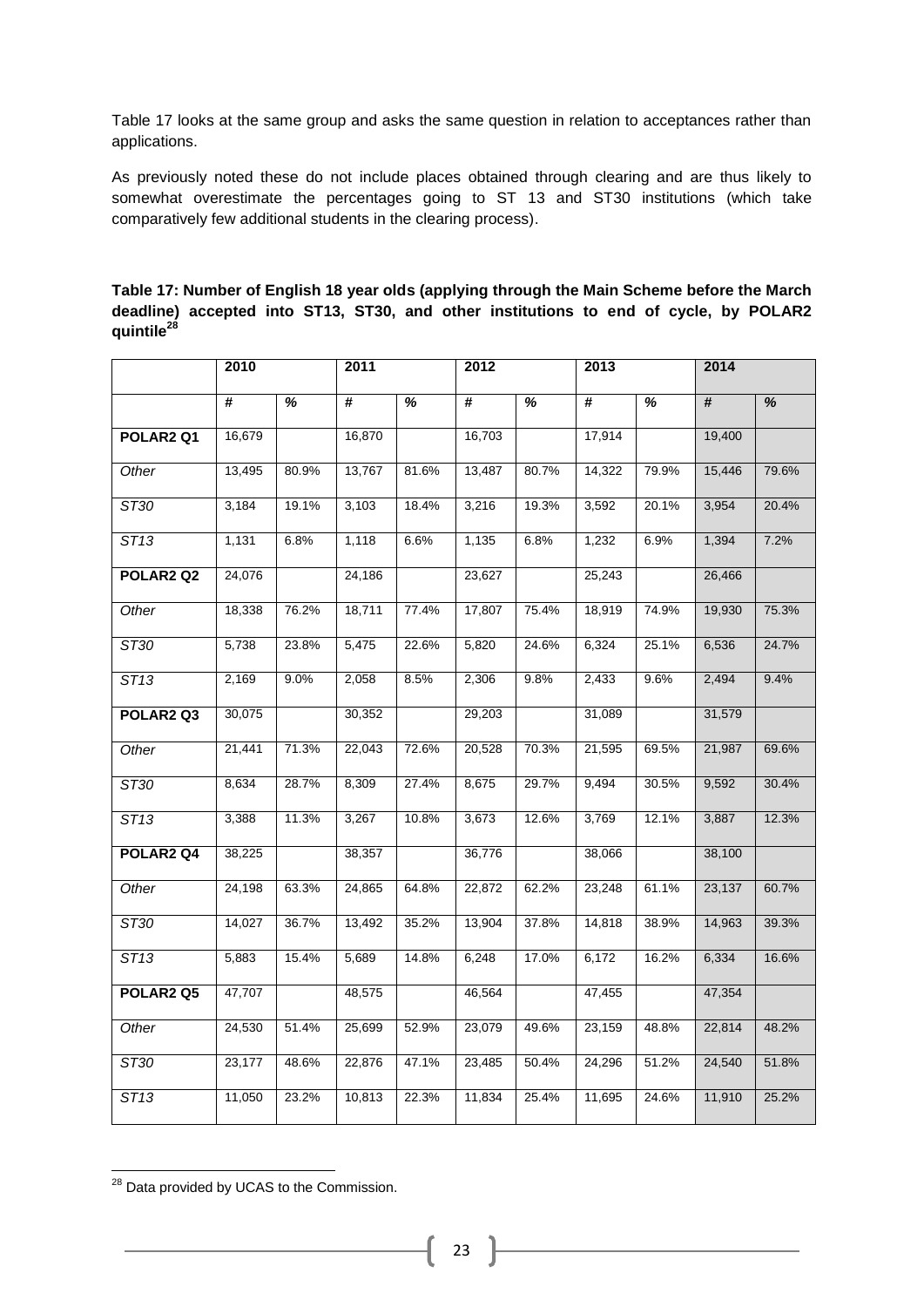|              | Q1:Q5 acceptance ratio |       |        |       |       |
|--------------|------------------------|-------|--------|-------|-------|
| <b>Other</b> | 1:1.8                  | 1:1.9 | 1:1.7  | 1:1.6 | 1:1.5 |
| <b>ST30</b>  | 1:7.3                  | 1:7.4 | 1:7.3  | 1:6.8 | 1:6.2 |
| <b>ST13</b>  | 1:9.8                  | 1:9.7 | 1:10.4 | 1:9.5 | 1:8.5 |

With regard to applications there has been a gradual narrowing of the gap between the top and bottom quintiles, across all categories, which may reflect the general progress made in attracting more undergraduates from less advantaged backgrounds. It should be recalled, though, that this will be affected by general population change.

Moving on to acceptances, and again with this caveat in mind, it appears that there is not just a problem with encouraging those from these backgrounds to apply. The proportion of acceptances shows a steeper gradient: for ST13 institutions someone from a POLAR2 Q1 background (least advantaged) is 6.5 times less likely to apply than someone from a Q5 background (most advantaged), and 8.5 times less likely to be offered a place.

Moving onto a HESA based analysis of enrolments, table 18 shows the percentage of young, first year, full time undergraduate enrolees at the various institution types who come from a first quintile POLAR3 (least advantaged) background, and emphasises the extent of under-representation from less advantaged neighbourhoods. In Sutton Trust 13 institutions, there are only 4.5% of students from the bottom POLAR3 quintile, whereas they make up 20% of the total population and 11.7% of the student population in less selective institutions.

| Table 18: Percentage of young, first-year, full-time, undergraduate enrolees at ST13, ST30, and |  |
|-------------------------------------------------------------------------------------------------|--|
| other institutions who are from low POLAR3 backgrounds <sup>29</sup>                            |  |

|              | 2009/10 | 2010/11 | 2011/12 | 2012/13 | 2013/14 |
|--------------|---------|---------|---------|---------|---------|
| <b>Other</b> | 10.8%   | 10.9%   | 10.9%   | 11.7%   | 11.7%   |
| <b>ST30</b>  | 5.3%    | 5.9%    | 5.9%    | 7.3%    | 6.0%    |
| <b>ST13</b>  | 4.2%    | 5.1%    | 5.0%    | 5.5%    | 4.5%    |

 $^{29}$  HESA. (2015). UKPIs: Widening participation of under-represented groups (tables T1, T2). Available at: [https://www.hesa.ac.uk/pis/09/10/urg.](https://www.hesa.ac.uk/pis/09/10/urg)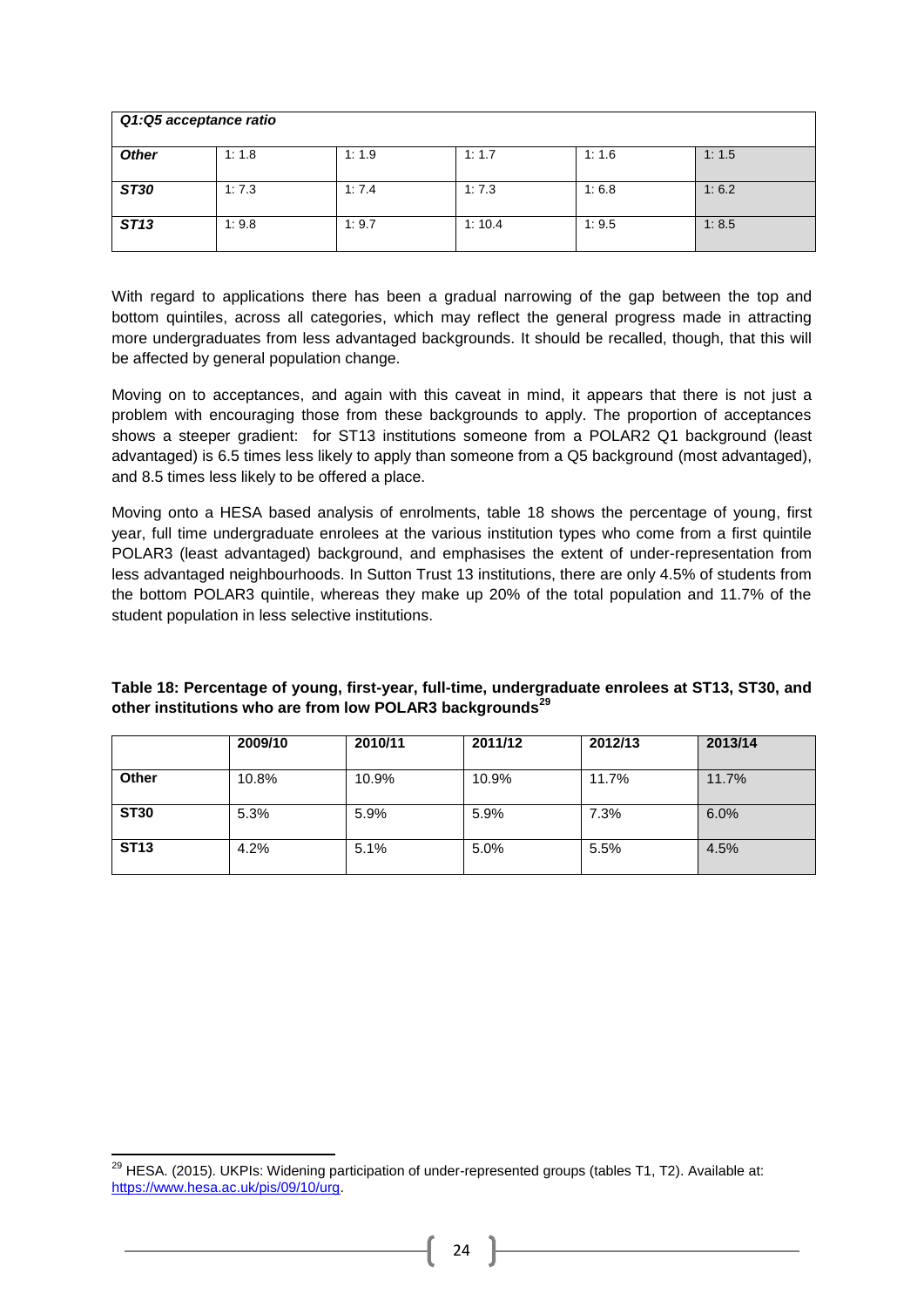**.** 

The Commission has also been interested in using polling data from a number of sources to see whether, and to what extent, financial issues and concerns about student debt have been influencing young people in the decisions they make about entering higher education.

The Ipsos MORI Young People Omnibus survey provides good long run polling data, with data reaching back to 2003. The latest 2015 Omnibus confirms that debt remains a concern, cited by 24% of those who say that they are unlikely to go into higher education. It should be emphasised that this survey, conducted on behalf of the Sutton Trust, covers 11-16 year olds, and it is possible that attitudes change in the years which follow. However intentions at this age remain highly significant, as many key decisions are made which will impact on the chances of progress into higher education later on.

The table below shows the changes since 2010 in the reasons given for believing oneself to be unlikely to go into higher education. It is noticeable that, even in this age group, the responses in the finance section leapt upwards in 2011 in response to the news about the new fee regime, but have since settled down, with around 25% citing concern with student debt both in 2014 and 2015.

| Why are you unlikely to go into higher education?                                  | 2010 | 2011 | 2012 | 2013 | 2014 | 2015 |
|------------------------------------------------------------------------------------|------|------|------|------|------|------|
|                                                                                    |      |      |      |      |      |      |
| Don't like idea/don't enjoy learning or studying                                   |      |      |      |      |      |      |
| I prefer to do something practical rather than studying from<br>books              | 45%  | 58%  | 44%  | 49%  | 48%  | 54%  |
| I don't like the idea of it                                                        | 25%  | 31%  | 19%  | 27%  | 27%  | 31%  |
| I do not enjoy learning                                                            | 24%  | 31%  | 25%  | 20%  | 24%  | 27%  |
| Someone from a university talked to me about higher<br>education and it put me off | 9%   | 12%  | 8%   | 6%   | 4%   | 5%   |
| <b>Finance</b>                                                                     |      |      |      |      |      |      |
| I want to start earning money as soon as possible                                  | 45%  | 52%  | 42%  | 44%  | 49%  | 50%  |
| I'm worried about getting into debt as a student                                   | 21%  | 36%  | 22%  | 23%  | 25%  | 24%  |
| My family can't afford to pay for me to be a student                               |      | 28%  | 19%  | 15%  | 18%  | 17%  |
| My family want me to start earning money as soon as<br>possible                    |      | 14%  | 9%   | 7%   | 7%   | 6%   |
| Not needed for job                                                                 |      |      |      |      |      |      |
| I can get a well-paid job without a degree                                         | 33%  | 39%  | 28%  | 30%  | 28%  | 33%  |
| I do not need a degree to do the job(s) I am considering                           | 24%  | 33%  | 22%  | 27%  | 26%  | 34%  |

## **Table 19: Ipsos MORI Young People Omnibus Survey 2015. Reasons given for being unlikely to go into higher education<sup>30</sup>**

<sup>&</sup>lt;sup>30</sup>The pupil polling forms part of the Ipsos MORI Young People Omnibus Surveys. The 2015 survey for the Sutton Trust included responses from the 2,488 pupils in years 7 to 11 in schools in England and Wales, with pupils filling out paper self-completion questionnaires under supervision by trained interviewers from January to May. Data are weighted by school year, gender, and region to match the profile of schoolchildren across England and Wales. Base sizes by year are: 2010 (n=202), 2011 (n=283), 2012 (n=233), 2013 (n=241), 2014 (n=291), 2015 (n=240).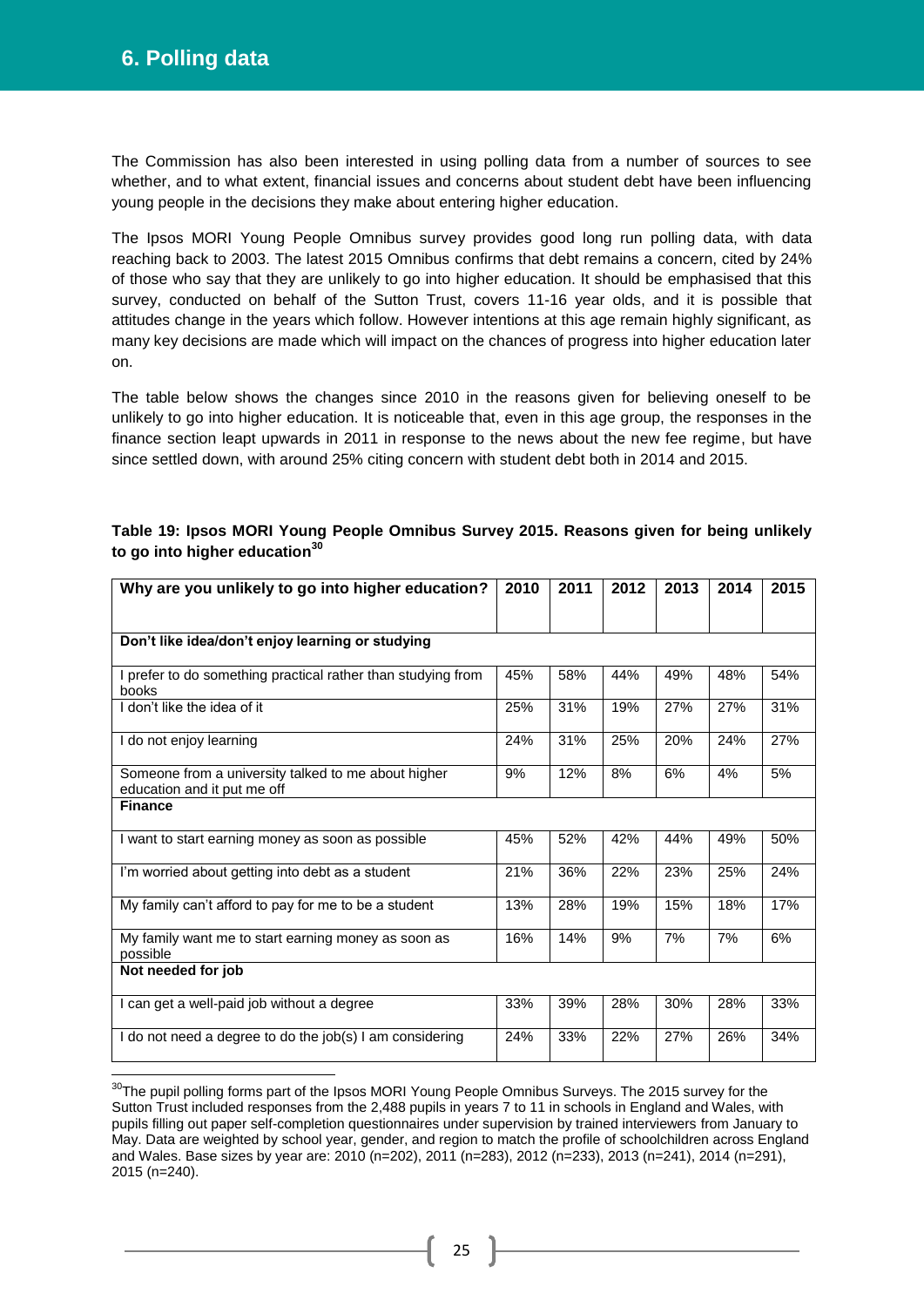| Not clever enough                                       |     |     |       |     |     |     |
|---------------------------------------------------------|-----|-----|-------|-----|-----|-----|
|                                                         |     |     |       |     |     |     |
| I won't get good enough exam results to get into a      | 38% | 33% | 35%   | 33% | 28% | 28% |
| university                                              |     |     |       |     |     |     |
| I'm not clever enough                                   | 31% | 31% | 28%   | 29% | 28% | 24% |
|                                                         |     |     |       |     |     |     |
| <b>Social</b>                                           |     |     |       |     |     |     |
| My parents did not go to university                     | 16% | 20% | 10%   | 18% | 13% | 13% |
|                                                         |     |     |       |     |     |     |
| People like me are not expected to go to university     | 21% | 15% | 14%   | 12% | 9%  | 12% |
|                                                         |     |     |       |     |     |     |
| Most of my friends are not planning to go to university | 11% | 11% | 5%    | 8%  | 7%  | 4%  |
| My teachers are encouraging me to do something else     | 6%  | 6%  | 4%    | 4%  | 2%  | 2%  |
|                                                         |     |     |       |     |     |     |
|                                                         |     |     |       |     |     |     |
|                                                         |     |     |       |     |     |     |
| I don't know enough about it                            | 25% | 29% | 21%   | 18% | 24% | 17% |
| Other                                                   | 4%  | 10% | 8%    | 11% | 8%  | 8%  |
|                                                         |     |     |       |     |     |     |
| Don't know                                              | 2%  | 1%  | 3%    | 2%  | 2%  | 2%  |
|                                                         |     |     |       |     |     |     |
| Not stated                                              | 2%  | 2%  | $1\%$ | 2%  | 2%  | 2%  |
|                                                         |     |     |       |     |     |     |

Further questions on the student fee regime, first asked in 2014, reveal that of those who consider themselves likely to go into further education around half (49%) are still either very worried or fairly worried about the cost of higher education. These numbers are consistent across both years and indicate that financial concerns are on the radar for young people, even at this relatively early age. The figures given in table 19 are from a smaller base size, as a large majority (79%) say that they are likely to enter higher education despite these concerns.

The clear focus of the concerns, also shown below, is the level of tuition fees, cited by 45% as the biggest concern, followed by the length of loan repayments, cited by 18%.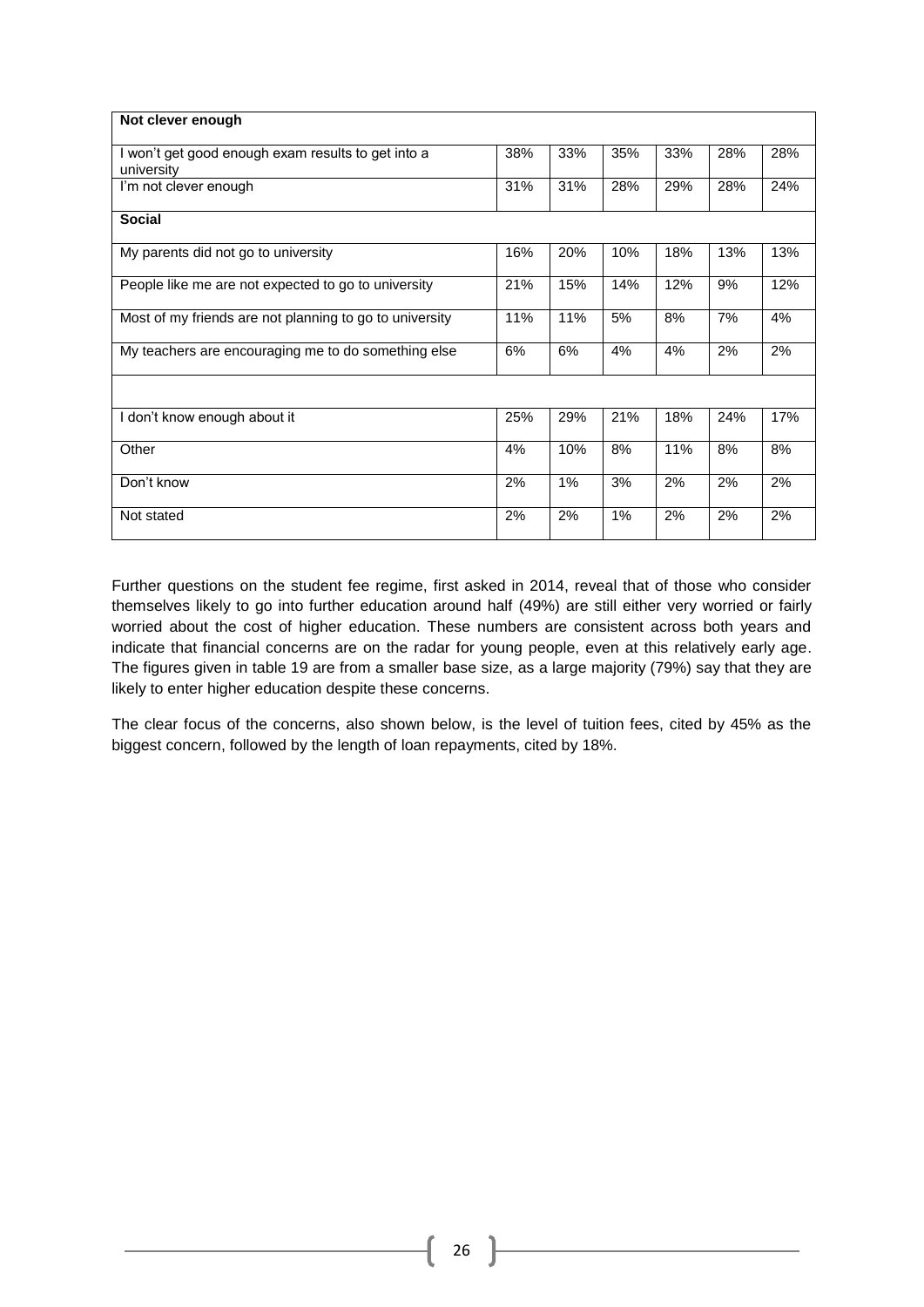| Table 20: Ipsos MORI Young People Omnibus Survey 2015. Concerns about costs of higher |  |  |  |  |  |
|---------------------------------------------------------------------------------------|--|--|--|--|--|
| education <sup>31</sup>                                                               |  |  |  |  |  |

| To what extent, if at all, are you worried about the cost of<br>higher education?              | 2014  | $\frac{1}{2015}$ |
|------------------------------------------------------------------------------------------------|-------|------------------|
| Very worried                                                                                   | 12%   | 10%              |
| Fairly worried                                                                                 | 39%   | 39%              |
| Not very worried                                                                               | 34%   | 36%              |
| Not at all worried                                                                             | 8%    | 8%               |
| Don't know                                                                                     | 6%    | 6%               |
| Not applicable                                                                                 |       | $\blacksquare$   |
| Not stated                                                                                     | $1\%$ | $1\%$            |
| Worried                                                                                        | 51%   | 49%              |
| Not worried                                                                                    | 42%   | 44%              |
| Which of the following, if any, is your biggest concern about<br>the cost of higher education? | 2014  | 2015             |
| Tuition fees of up to £9,000 a year                                                            | 44%   | 45%              |
| Having to repay student loans for up to 30 years                                               | 18%   | 18%              |
| The cost of living as a student                                                                | 17%   | 15%              |
| Lost earnings by not working                                                                   | 4%    | 3%               |
| I am not worried about any of these things                                                     | 3%    | 3%               |
| Don't know                                                                                     | 12%   | 14%              |
| Not stated                                                                                     | 3%    | 2%               |

A separate polling study by ComRes was carried out in summer 2015, also on behalf of the Sutton Trust, looking at attitudes of 16-18 year olds towards higher education and apprenticeships. The polling was completed before the recent Budget announcements on grants and fees.

In this study of a slightly older age group a similar overall percentage (73%) said that they were most likely to proceed into further education, rather than any other course. But again the attendant financial issues are of real concern. A majority are concerned about all aspects tested other than that of lost earnings, perhaps indicating that the concept of a graduate premium is understood. But the cost of living as a student, the level of tuition fees, the challenges of living independently and the burden of subsequent loan repayments are all issues with which young people are concerned. Of these the high level of tuition fees has the highest percentage of 'very concerned' responses.

 $\overline{a}$ 

 $31$  Base sizes by year are: for question 1 (all who are likely to go into higher education), 2014 (n=2,181), 2015 (n=1,971); question 2 (all who are likely to go into higher education and are worried about the cost of higher education), 2014 (n=1,121), 2015 (n=961).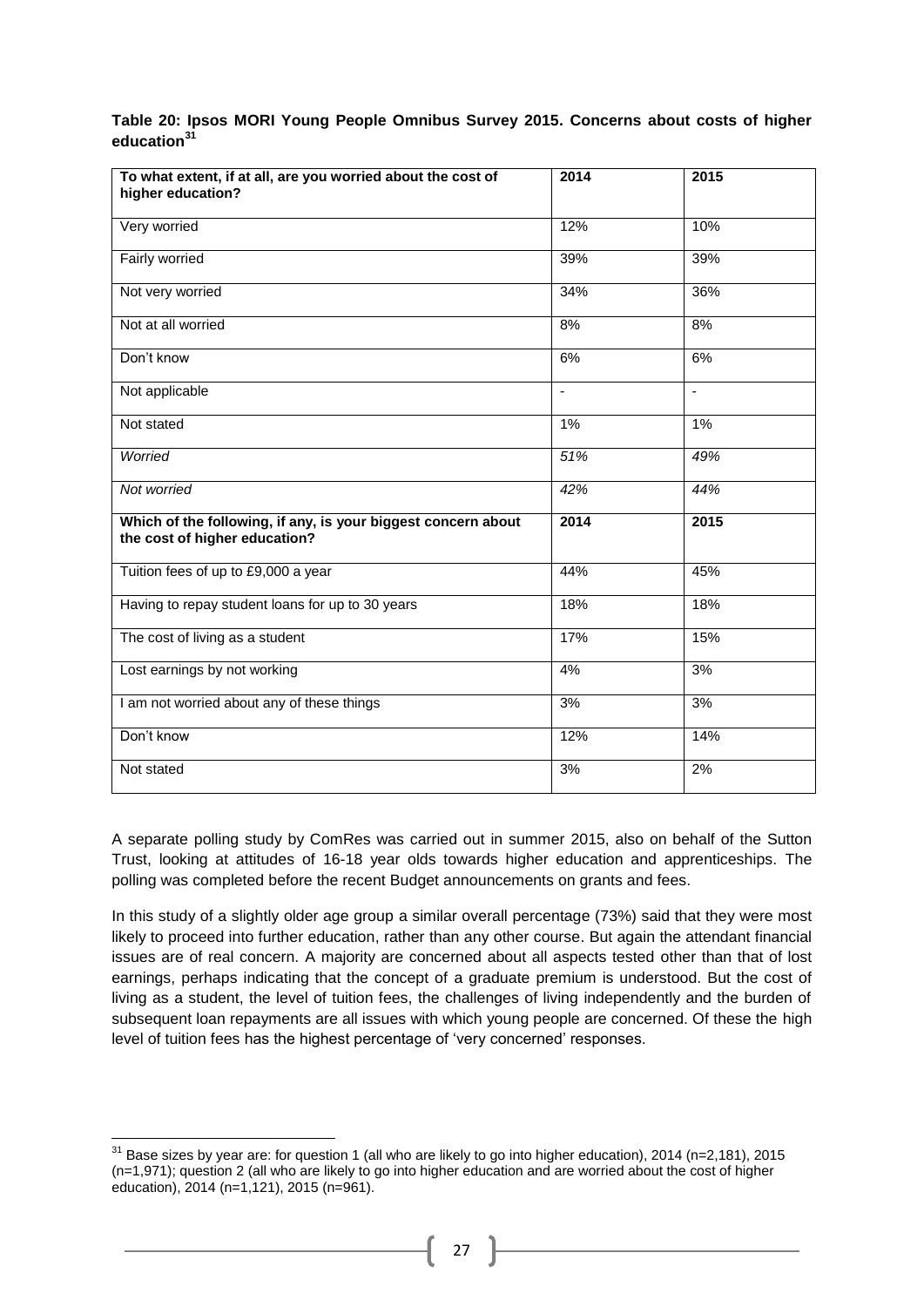|                                                          | To what extent, if at all, would you say that you are concerned or not<br>about each of the following costs of higher education? |                     |                       |                         |            |  |  |
|----------------------------------------------------------|----------------------------------------------------------------------------------------------------------------------------------|---------------------|-----------------------|-------------------------|------------|--|--|
|                                                          | <b>Very</b><br>concerned                                                                                                         | Fairly<br>concerned | Not very<br>concerned | Not at all<br>concerned | Don't know |  |  |
| The cost of living as a student                          | 32%                                                                                                                              | 45%                 | 16%                   | 5%                      | 2%         |  |  |
| <b>High tuition fees</b>                                 | 36%                                                                                                                              | 32%                 | 21%                   | 10%                     | 2%         |  |  |
| <b>Living and budgeting</b><br>independently             | 22%                                                                                                                              | 41%                 | 27%                   | 9%                      | 2%         |  |  |
| Having to repay student loans<br>after I finish studying | 26%                                                                                                                              | 32%                 | 27%                   | 12%                     | 3%         |  |  |
| Lost earnings by not working                             | 18%                                                                                                                              | 31%                 | 33%                   | 14%                     | 4%         |  |  |

# **Table 21: ComRes Sutton Trust Higher Education and Apprenticeships survey<sup>32</sup>**

Note: All respondents (n=1,017)

**.** 

The recently announced changes to the student financing system, stated in the summer budget, have given rise to further concern and were one of the most unpopular elements, especially amongst young people. A YouGov poll<sup>33</sup> after the budget found that the public opposed the abolition of maintenance grants by a ratio of 52:24, rising to 60:16 for 18-24 year olds.

Previously, in 2012, the National Foundation for Educational Research, on behalf of the Commission, surveyed 1000 pupils in years 10-13 (age 16-18) about their aspirations and plans for higher education. This survey also showed that tuition fees and the overall cost of going to university were by far the most common factors reported by students from England who said that they were unlikely to go to university, including those in year 13 who had not applied to one. Six out of ten students in our survey said that the increase in tuition fees had influenced their decision whether or not to apply for university in the UK. However, it seemed that these concerns were not stopping students from applying to or thinking about university

In a separate survey in 2014 Ipsos MORI (on behalf of the Sutton Trust and the Commission) surveyed a total of 1,728 adults aged 16-75 in England from  $13<sup>th</sup>$  to 17th June 2014 via its Online iOmnibus Survey. The survey data were weighted by age, gender, region, social grade, working status and main shopper to the known profile of the English population aged 16-75. The question asked was, "At present, all English university students on the same course at the same university will pay the same tuition fees, regardless of how well-off their families are. They then repay the fee after graduation, starting only after they reach a minimum income level. To what extent, if at all, do you

 $32$  ComRes interviewed 1,017 young adults in the UK aged 16 - 18 online between 25th May and 5th June 2015. Data were weighted to be representative of all young adults by age, gender and region. ComRes is a member of the British Polling Council and abides by its rules. Full data tables can be found at [www.comres.co.uk.](http://www.comres.co.uk/) 33 YouGov. (2015). YouGov survey results. Available at:

https://d25d2506sfb94s.cloudfront.net/cumulus\_uploads/document/gtjm0xqimo/InternalResults\_150709\_budget [W.pdf.](https://d25d2506sfb94s.cloudfront.net/cumulus_uploads/document/gtjm0xqimo/InternalResults_150709_budget_W.pdf) The results were based on a survey of 1,750 adults. Ratios quoted are between those who consider the policy a 'wrong priority' as opposed to a 'good idea'.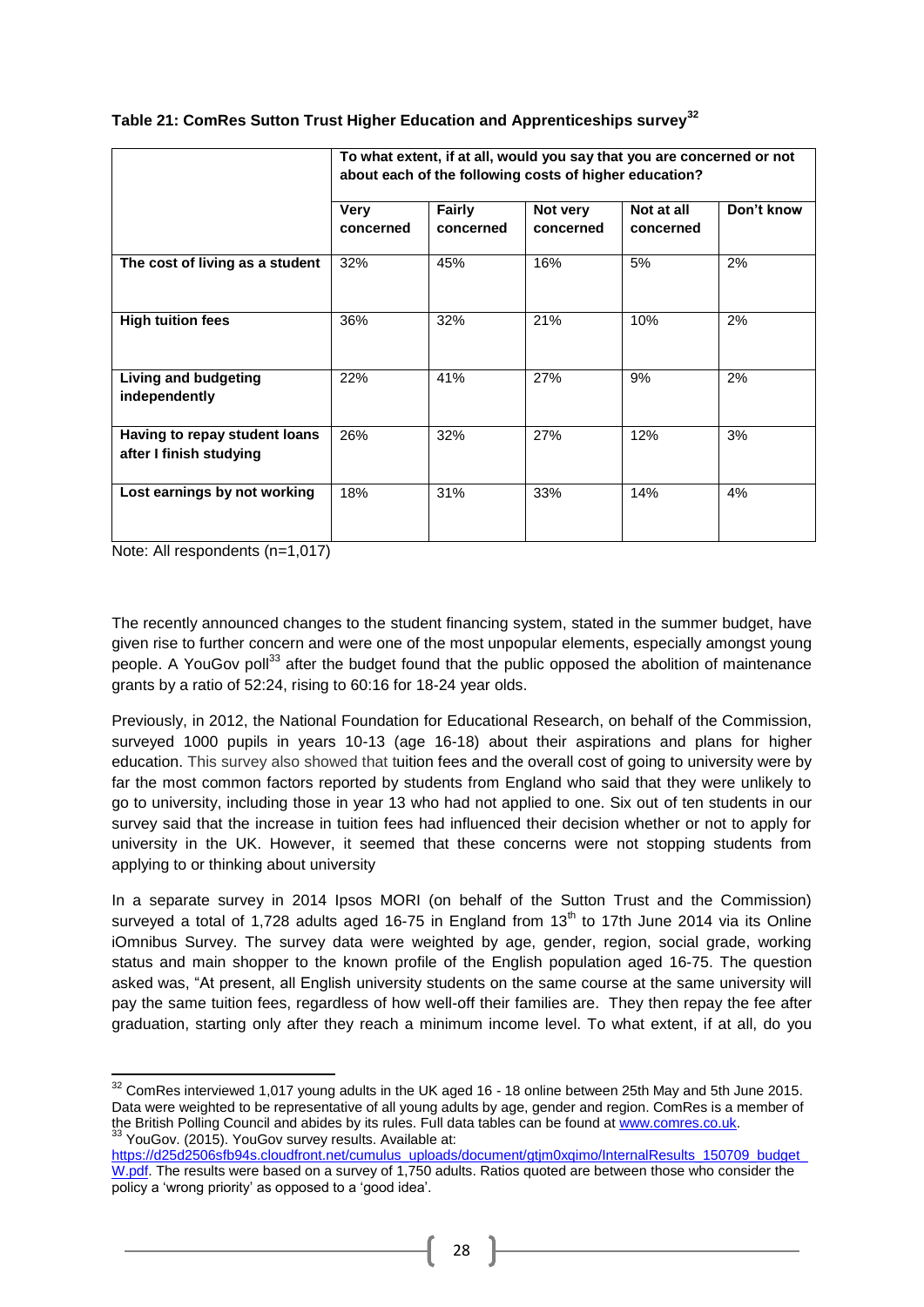support or oppose students from lower income families being charged a lower university tuition fee than other students?"

Support for this graduated fee scheme emerged at 53%, with 25% opposing.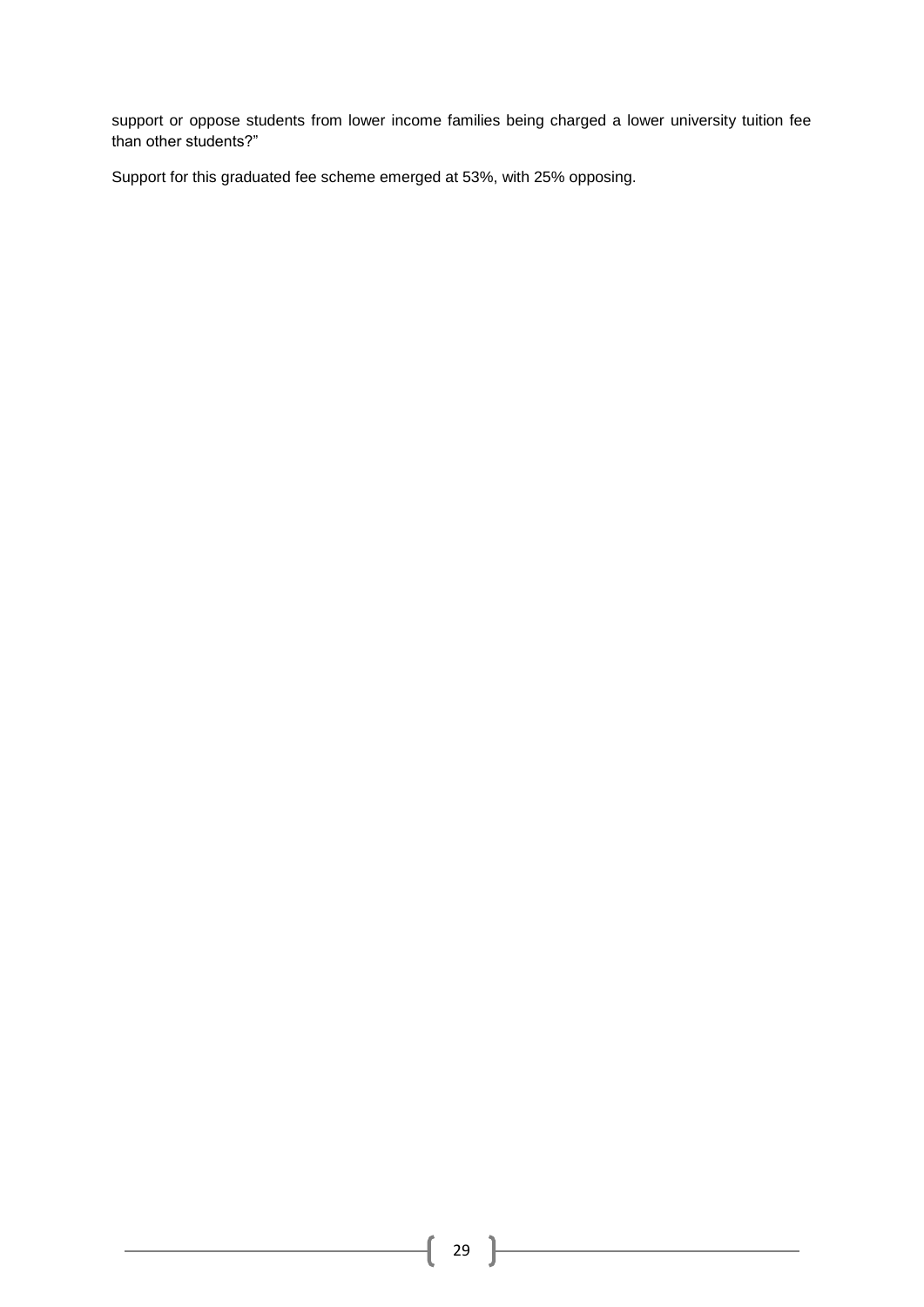In 2014 the Sutton Trust published a report<sup>34</sup>, based on research conducted by the Institute for Fiscal Studies (IFS), investigating the impact of increased fees on levels of graduate debt and lifetime repayments. This report showed that, while the lowest earning graduate would actually repay less over the course of their lives under the new system, the average graduate would repay substantially more. The report also showed that average graduates would continue to be indebted for far longer under the new system, with many repaying into their late 40s and early 50s:

- Students will graduate with much higher debts than before, averaging more than £44,000. For most, this will entail higher repayments – though the higher repayment threshold means that the lowest earners will actually pay back less.
- Relative to the previous system, the effects will be felt most by higher earners.
- The biggest effects will be felt relatively far into the future. Under the old system, nearly half would have repaid their debt in full by the age of 40; only a very small fraction – about 5% – will achieve that under the new system.
- The authors expect that almost three-quarters of graduates will not earn enough to pay back their loans in full, being left with an average debt of around £30,000 to be written-off.

In July 2015 the IFS updated some of these finding to reflect the changes (actual and proposed) announced in the summer budget<sup>35</sup>. From a student's perspective the key changes are the abolition of maintenance grants, the possible lifting of the cap on tuition fees, and the proposal to freeze the salary threshold above which a graduate starts making repayments.

The distributional impact of these changes is significant, with much of the additional burden falling on low and middle income earners. Some key findings from the update are:

- The abolition of maintenance grants, even without the other changes, will mean that, for the poorest 40% of students, average debt from a three-year course will rise from around £40,500 under the old system to around £53,000 under the new system. Debt will now be highest amongst those from the lowest-income families. For those poorer students who are able to make them, repayments are forecast to continue for an extra four years, with the average individual contributing an extra £9,000 towards the cost of their degree in 2016 money. These additional repayments come mostly from graduates from poor family backgrounds who end up in the top 30% of the graduate lifetime earnings distribution.
- The impact of the threshold freeze will hit middle-income graduates hardest.
- If all the changes proposed were adopted they would increase graduate contributions by around £13,000, on average, per student in 2016 money.

In a separate study $36$  earlier this year the IFS has confirmed again the extreme uncertainty of the real cost of the current undergraduate loan scheme, and illustrated its dependence on assumptions both about future earnings growth and discount rates. This study looks at the cost from the perspective of central government and focuses on an analysis of the so-called RAB (resource accounting and budgeting) charge, which represents the overall likely percentage write-off on the student loan book.

 $\overline{a}$ <sup>34</sup> Crawford, C., & Jin, W. (2014). *Payback time? Student debt and loan repayments: What will the 2012 reforms mean for graduates?* London: Institute for Fiscal Studies.

<sup>35</sup> Britton, J., Crawford, C., & Dearden, L. (2015). *Analysis of the higher education funding reforms announced in the Summer Budget 2015*. London: Institute for Fiscal Studies.

<sup>36</sup> Britton, J., & Crawford, C. (2015). *Estimating the cost to government of providing undergraduate and postgraduate education*. London: Institute for Fiscal Studies.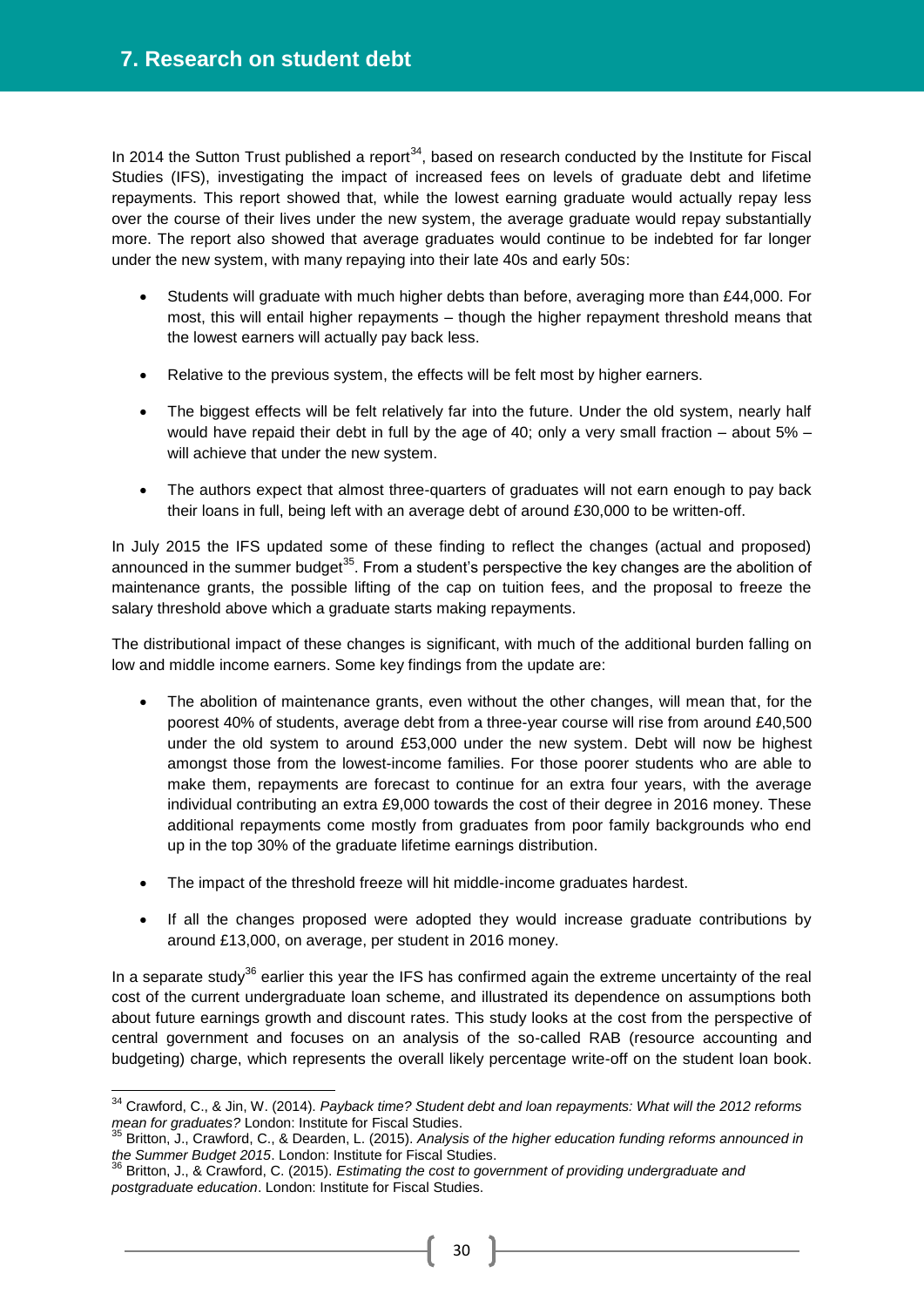A much quoted analysis by London Economics<sup>37</sup> of the RAB charge concludes that "if the estimated RAB charge (i.e., if the proportion of the fee and maintenance loans never recovered) increases beyond 48.6 per cent, the economic cost of the 2012-13 higher education reforms will exceed the 2010-11 system that it replaced".

The IFS's current estimate of the RAB charge (prior to the summer budget changes) stood at 39% up from an initial government estimate of 28% at the time of the launch of the new system. BIS has quoted a figure of 45% for post 2012 loans for full time students and a startling 65% for part time students.<sup>38</sup> The lower IFS number is based to some extent on increased forecasts for graduate earning growth, about which there is considerable uncertainty. The recent decision to abolish student grants for less wealthy students will lead to a further increase in the RAB charge. Students from lower income households are likely to have a below average long term earnings pattern, so increasing their debt to the same sort of levels as those from wealthier households will lead to both a higher overall issuance of student debt, and an increase in the average RAB charge (since their repayments – especially on these incremental amounts – will be below average). Indeed the IFS, in its recent update, estimates that, without other reforms, only a quarter of these new loans would be repaid.<sup>39</sup> Any increase in tuition fees will also increase the charge since again they represent an incremental amount on top of already substantial loans. On the other hand the proposal to freeze the salary threshold above which graduates start repaying their loans will reduce the RAB charge since, as noted above, it will increase the amount of real repayments made. The RAB charge is an accounting convention but one that has attracted a surprising amount of attention. One response to this has been the announcement in the summer budget that the government would consult on reducing the discount rate used in calculating this charge. If this proposal was followed then the RAB charge, allowing for all other recent changes, could drop to around 22%. We should note however, to quote the IFS update:

The proposal to reduce the discount rate is essentially an accounting 'trick': it will not change the real resources going to students or universities; nor will it increase repayments from graduates. Instead, it means that future repayments will be valued more highly today. This has the effect of increasing the value (but not the cash amount) of repayments made in future, hence making it appear that the cost of the system (in net-present-value terms) is lower than it was before'.<sup>40</sup>

There have been a number of other reports over the last few years on the implications of the new student loan system, including the ground breaking work from HEPI (Higher Education Policy Institute) which initiated much of the debate on this topic. We are not in a position to add anything new to the detail of the debate but, despite different conclusions as to the likely level of the RAB charge and subsequent losses, there is wide-spread agreement that the overall losses will be challenging and very different to the original government estimates. We do not have an independent view as to which of the methodologies applied to this question is correct, but we strongly believe that there is a real issue which needs addressing to ensure a stable future for HE funding. The increases to the RAB charge have had implications within government and policy making. To quote HEPI on the new arrangements between the Treasury and BIS: 'This new risk-sharing agreement may incentivise

 37 Conlon, G. (2014). *The higher education fees and funding reforms in England: What is the value of the RAB charge on student loans for the Treasury to break-even?* London: London Economics. 38

Department for Business, Innovation & Skills. (2012). Student loan repayment model. Available at: [https://www.gov.uk/government/publications/simplified-student-loan-repayment-model.](https://www.gov.uk/government/publications/simplified-student-loan-repayment-model) Department for Business, Innovation & Skills. (2014). Students: Loans: Written question – 201551. Available at: [http://www.parliament.uk/business/publications/written-questions-answers-statements/written](http://www.parliament.uk/business/publications/written-questions-answers-statements/written-question/Commons/2014-06-19/201551)[question/Commons/2014-06-19/201551.](http://www.parliament.uk/business/publications/written-questions-answers-statements/written-question/Commons/2014-06-19/201551)

<sup>39</sup> Britton, J., Crawford, C., & Dearden, L. (2015). *Analysis of the higher education funding reforms announced in the Summer Budget 2015*. London: Institute for Fiscal Studies, p. 2.

<sup>40</sup> Ibid., p. 26.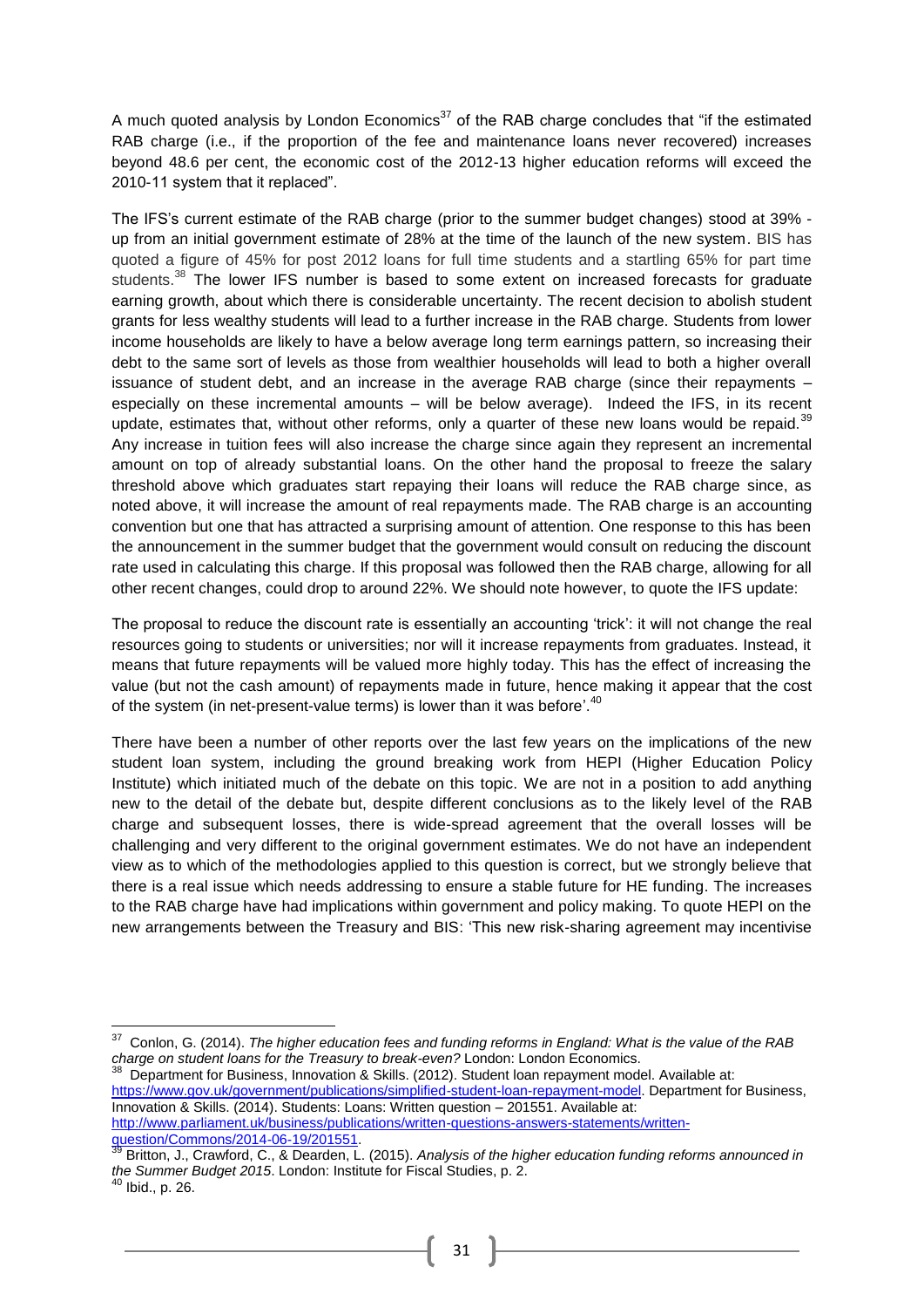BIS to change student loan repayment terms. That could undermine public goodwill towards higher education and bring more fundamental questions about sustainability to the fore.<sup>'41</sup>

As well as an increase in the loan portfolio from the abolition of students grants, the government is also committed to funding a postgraduate loan scheme to widen access to postgraduate qualifications which are, in some areas, becoming a requirement for entry to the labour market and hence a potential barrier to social mobility. While we welcome this initiative, it will raise questions about the structure of the overall loan system, even if (as the IFS believes) the RAB charge on this much smaller loan portfolio will be very low if the scheme follows the current proposals.

As already discussed we believe that the OBR would be the best body to conduct a full study of this area to see whether the current system, including likely amendments now under consideration, are delivering the best result for all the different parties involved.

**<sup>.</sup>** <sup>41</sup> McGettigan, A. (2015). *The accounting and budgeting of student loans*. Oxford: Higher Education Policy Institute.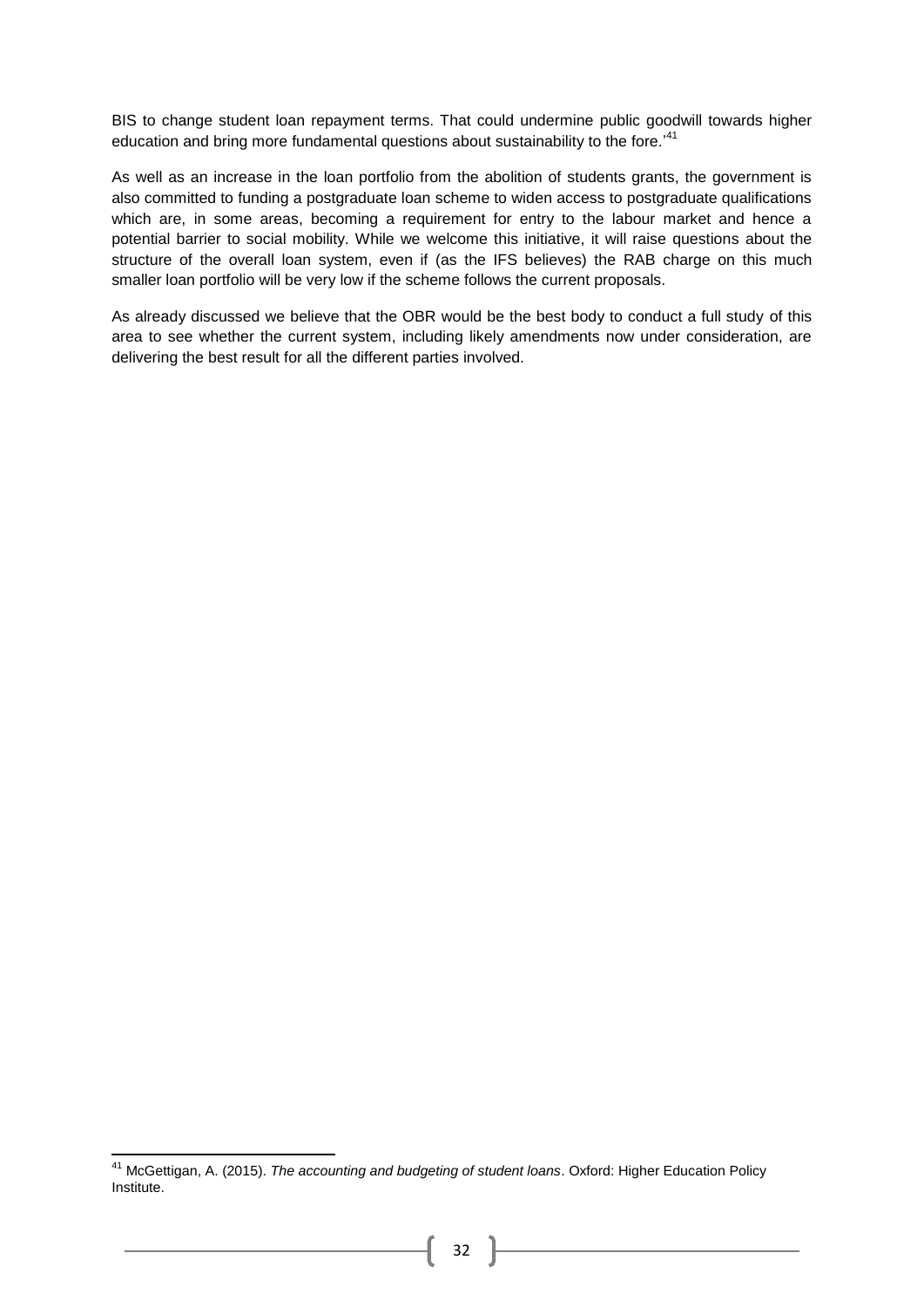This is the final report in this series from the Commission, which has now reached the end of its three year term. Most of the conclusions we can reach at this stage have already been highlighted in previous reports, and the new data we have included affirms and extends the trends already observed. Longer term trends, however, will take some while to establish themselves. As we noted in our previous report, it may take many years for the impacts of higher education funding reforms, particularly of these large changes to personal debt, to become fully apparent.

However, in the short-term, application rates among 18 year olds in England, having taken a dip in 2012, appear to have recovered to beyond their pre-2012 peak. This suggests that school-leavers have not been strongly discouraged from applying to and attending university by the increased fees. This is not to say that they are unconcerned about the new fee regime and its financial consequences: the polling data from ComRes and Ipsos MORI clearly indicates otherwise and the unpopular move to abolish maintenance grants for less advantaged students will add to these concerns. But this does not seem to have led to any significant change in behaviour for school leavers when compared to historical trends.

This is in marked contrast to the part-time and mature market, where the new HESA figures show a small recovery in numbers that makes little dent in the major decline seen over a four year period. There may be a number of factors at work here, but the relative weakness of the English market, and the broader based reporting of this issue seems to implicate the new fee regime. Nor should this be surprising as the deterrent effect of high fees would seem to be logically much higher for those who have already been managing their own finances for a number of years, and for whom a financial return on their investment in further education is more likely to be a priority; even more so, if their decision to study is taken in conjunction with an employer. Part-time education is a vital part of professional development and re-training, and we believe that the new fee regime has played a part in discouraging students from this path,

We also remain concerned about the other inequalities and gaps on which we have commented:

The gap in application and entry rates between advantaged and disadvantaged students has narrowed, but remains unacceptably large, especially for the most selective institutions. In England in 2014, more advantaged students were still 8.5 times more likely to take up a place at the most selective universities (the Sutton Trust 13).

The gender gap for these less advantaged students also remains extraordinarily high and is, if anything, increasing. Women from within the bottom quintile are almost 50% more likely to gain a place than men. It is not clear why men from these backgrounds are so much less likely to attend university.

In our recommendations – listed at the front of this report - we have focused on issues which we believe will complement the work we have done, and address some of the issues which are beyond our relatively limited remit.

As far as the main strands of our data analysis are concerned, we have been very happy to see that the work done by UCAS has gone from strength to strength, and their main reports contain a wealth of analysis which was not previously available. Their focus on issues relating to less privileged students has, from our perspective, been particularly impressive, and we hope that it continues to be a focus for them in the future.

Of course the UCAS analysis cannot cover the mature and part time market in the same way, since so many of these applicants apply direct to the universities. This, combined with the very stark drop in numbers, leads us to recommend an urgent investigation by the BIS Committee to address the underlying reasons for the problem and any changes required to re-open this route to opportunity.